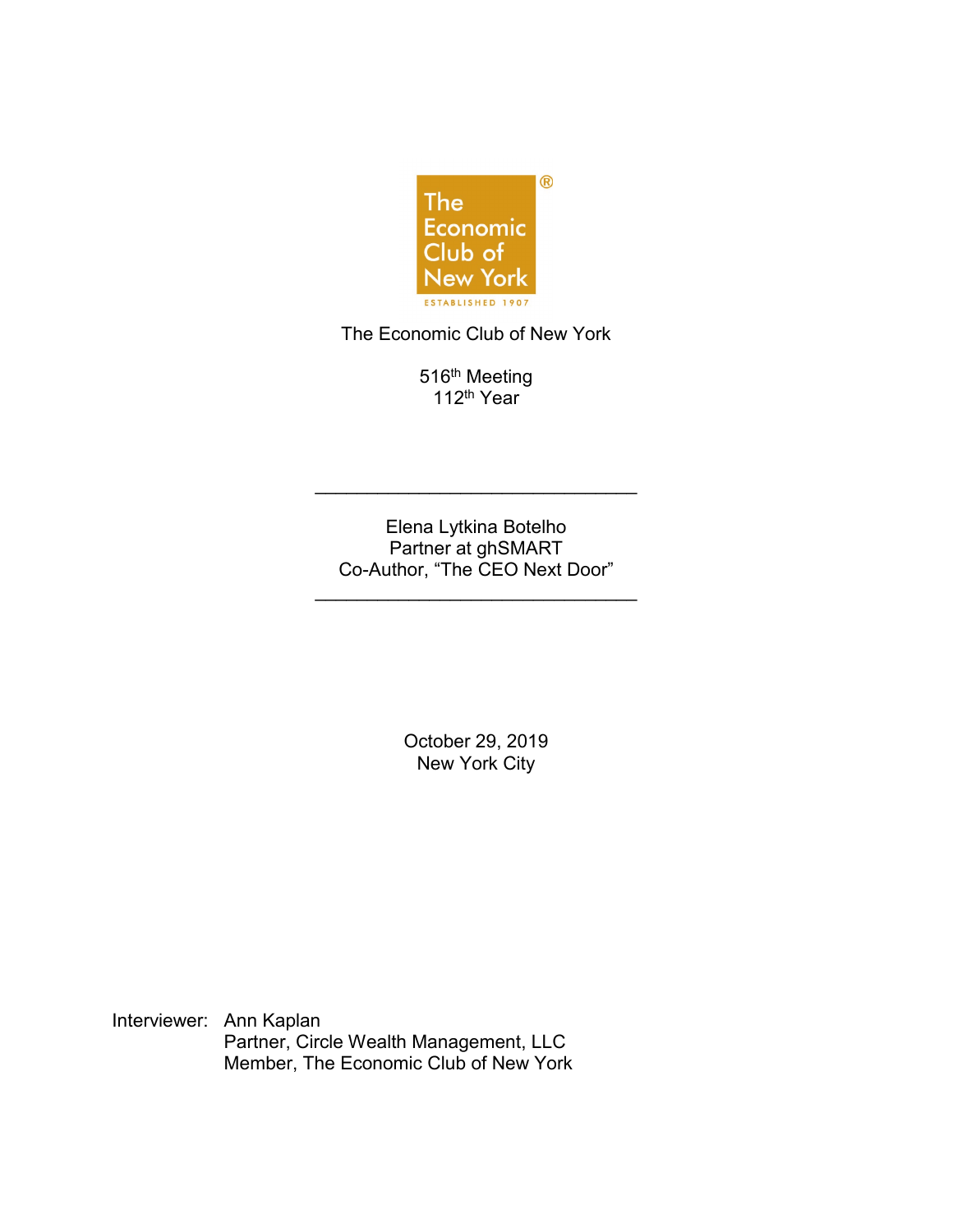Introduction

Vice Chairman Peter Henry

Good morning and welcome. I'm Peter Henry, Vice Chairman of The Economic Club of New York and Dean Emeritus and Professor at the NYU Stern School of Business. Currently in our  $112<sup>th</sup>$  year, The Economic Club of New York is the nation's leading nonpartisan forum for discussions on economic, social and political issues. More than 1,000 prominent guest speakers have appeared before the Club over the last century and have established a strong tradition of excellence.

I'd like to take a moment this morning to recognize those of our 293 members of the Centennial Society attending today as it is through their support that the Club remains financially sound and able to offer our wonderful, diverse programming, now and in the future. Please give the Centennial members a round of applause. (Applause)

It is a pleasure for me to now introduce our guest this morning, Elena Lytkina Botelho. Elena is a New York Times bestselling author of The CEO Next Door and partner at ghSMART. She advises the world's leading CEOs and boards to accelerate their performance and support CEO transitions. This research is featured on the cover of Harvard Business Review where Elena is a regular contributor, TEDxUPenn, and leading CEO forums.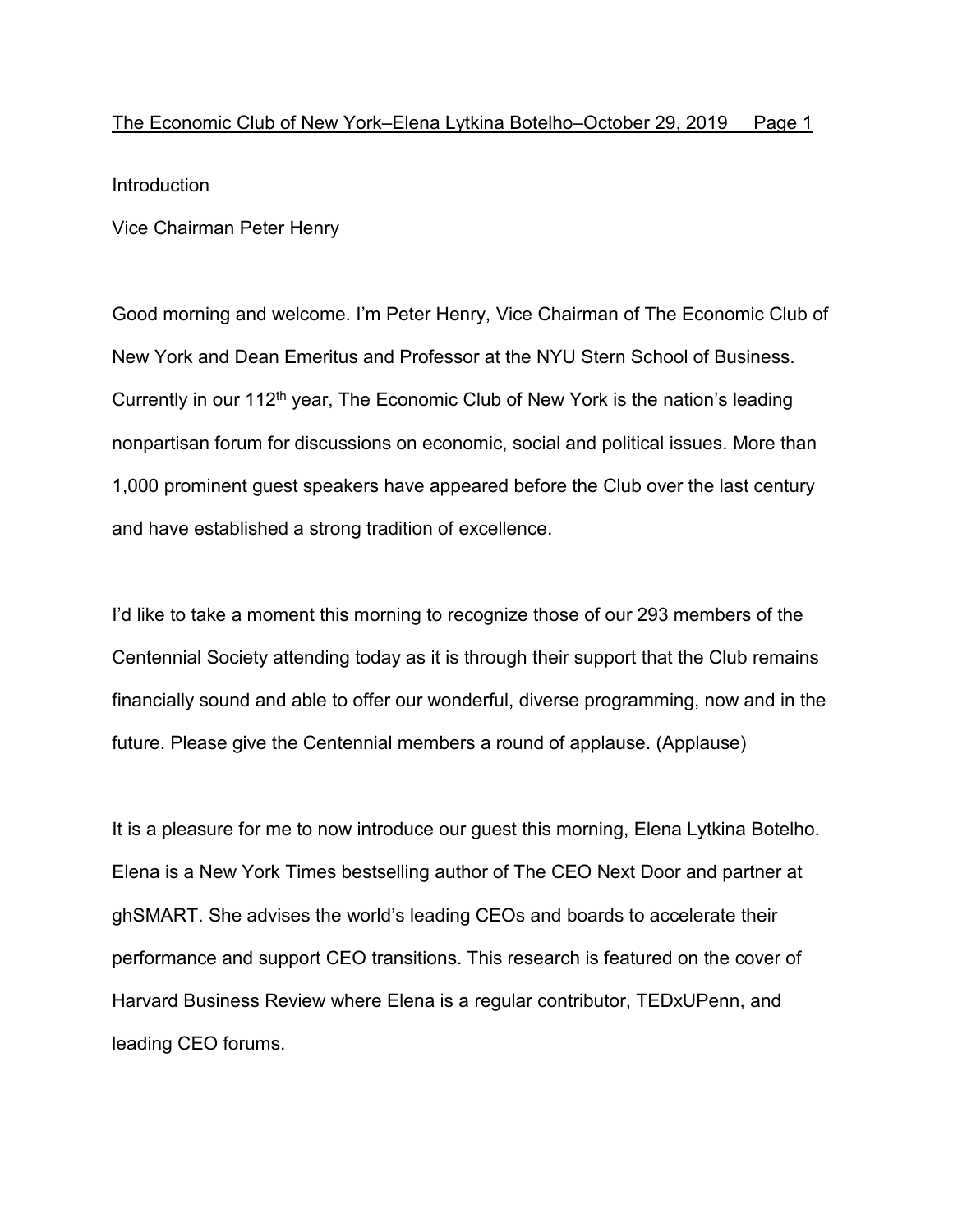The groundbreaking research shared in The CEO Next Door reveals the common attributes and counterintuitive choices that set apart successful CEOs – lessons that we can apply to our own careers. Based on this breakthrough study of the most successful people in business, the book offers career advice for everyone who aspires to get ahead. Research insights are illustrated by real-life stories from CEOs in boardrooms telling us how to – among other things – fast-track our career by deploying the career catapults used by those who get to the top quickly, overcome the hidden handicaps to getting the job we want, and to avoid the five hazards that most commonly derail those promoted into a new role.

Elena holds an MBA in finance from Wharton. She received a CPA license and a BS in accounting, Magna Cum Laude, from SUNY Binghamton. Elena also completed Leadership Coaching certification at Georgetown University and completed three years at the Moscow State Pedagogical University majoring in education, with coursework in psychology.

The format today will begin with a few remarks from Elena followed by a conversation, and we're very fortunate to have ECNY member and Circle Wealth Management Partner, Ann Kaplan. I will be sure to save the last ten minutes of the program for questions from the audience. We'll end promptly at 9 a.m. And as a reminder, this conversation is on the record. Elena, please come forward. (Applause)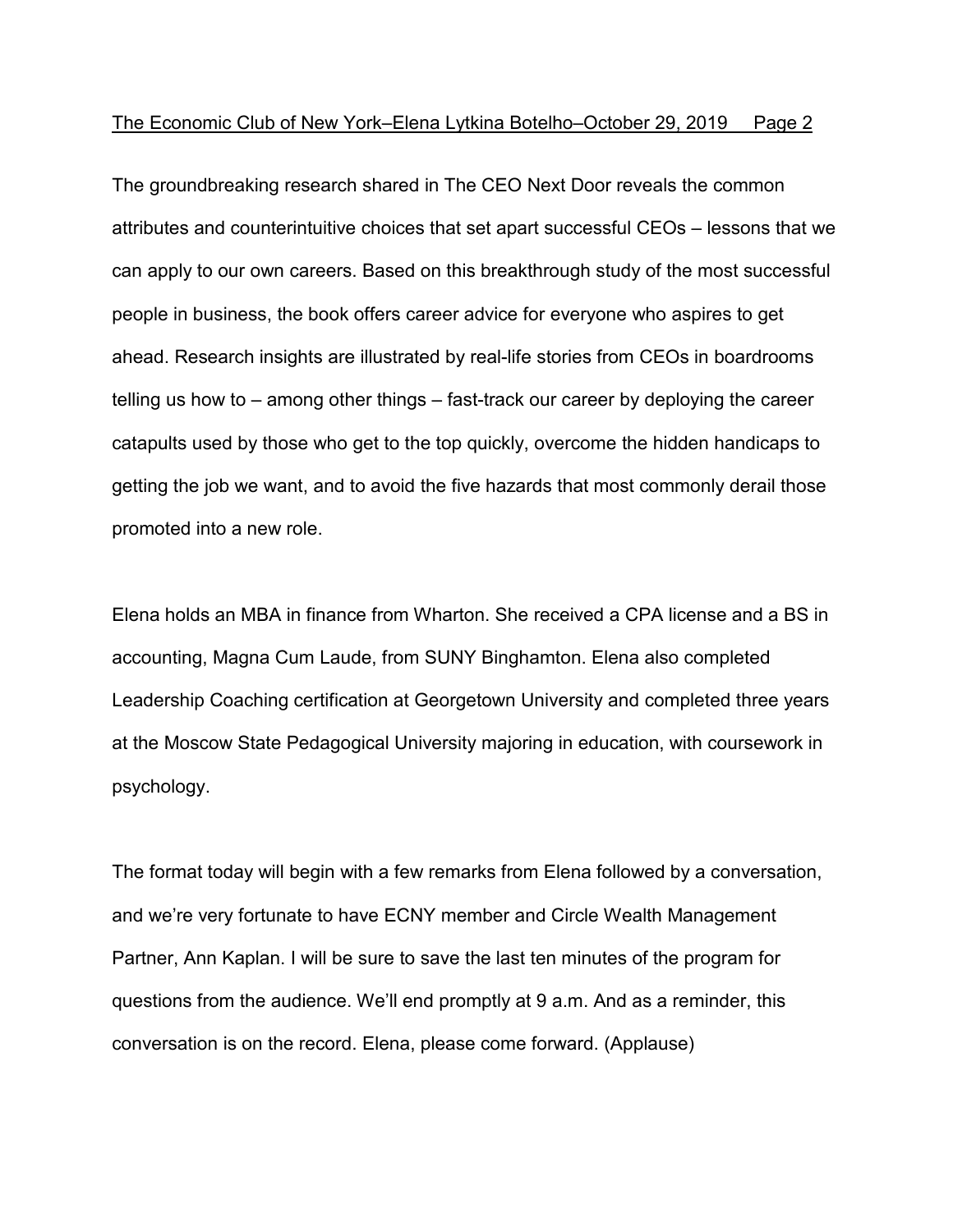# Opening Remarks from Elena Lytkina Botelho

Thank you. This is a little bit of, it feels a little bit like a Thanksgiving dinner because I see so many friends and faces here from many, many years of my life. So, thank you for being here. And Barbara, thank you for having us here.

So, you come to The Economic Club of New York for insights that move markets, for insights that will move your careers and will help make your businesses more successful. And so today we'll talk about leadership. And what I've found in my line of work is that I'm often asked to meet with a whole range of CEOs. So I wanted to start by sharing one of these meetings that I recently had that I was really excited to attend.

One of my clients asked me to go meet with Steve Hemsley, who some of you may know. So, Steve is an illustrious CEO who came into UnitedHealthcare first as a CFO and came into the company at the time when the company was really, really in dire straits. He took UnitedHealthcare and built what is now the largest insurance company in the world. And so by every account, and literally the way that one of my clients introduced me is he said you have to meet Steve because you really wrote the book about him. You don't know that yet, but your book is kind of like the periodic table of elements for CEOs and leadership. And so given, you know, people that you didn't meet and didn't include in your research, they're included by the framework that you have. So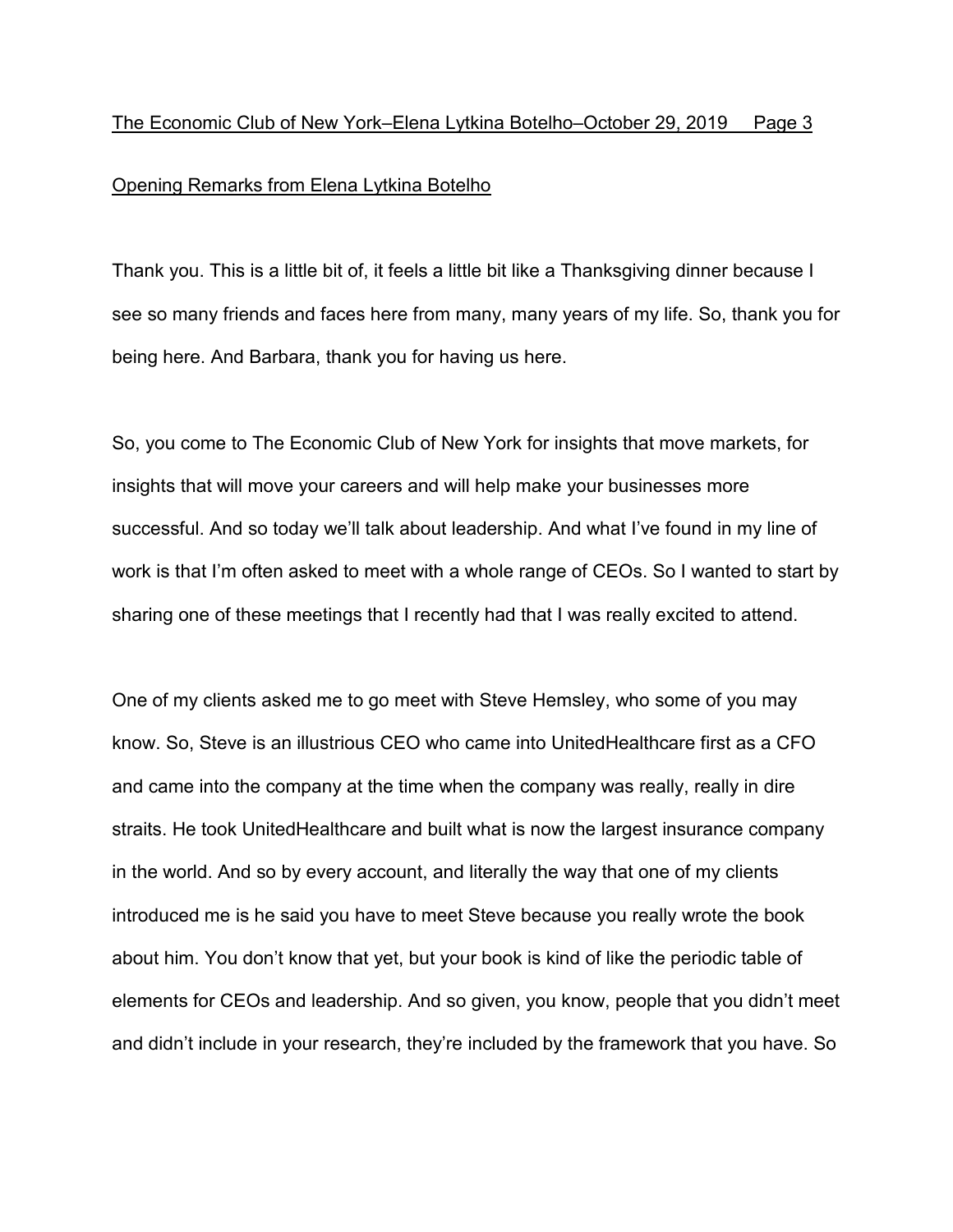how could you not want to meet with a person that, you know, delivered rock star returns and results for his employees, shareholders, and the society and at the same time is, you know, the person I wrote the book about.

And so we met at this swanky hotel in Washington, D.C. and thank God I did my homework because I looked him up online because if I'd just looked around the room, there were a lot of people who looked like the CEO that you'd expect. Right? Steve wasn't one of them. And I don't know, for those of you who know Steve, so let's start with the fact that Steve is a CPA, so that's like a lot of strikes against you immediately on the CEO front. Right? He's a deeply introverted, deeply cerebral guy. He's a bit taller than me but not much taller than me. And literally, anything other than just knowing his LinkedIn photo, there was no way to pick him out of the crowd.

And we sat down, we had a great conversation and Steve shared his insights and some of the things we wanted to discuss. And then probably about five minutes into the conversation, Steve says, well, you know, I just have to tell you, you know it's all nice about how I got introduced but you need to know I'm an accidental CEO. And I thought that's interesting, what do you mean? Well, I never set out to become a CEO. In fact, they picked me because they had no better option...(Laughter) and I got really, really lucky because the company was in such deep trouble that I was too busy trying to fix the thing to worry about whether or not I'm actually cut out for the job. And then, lo and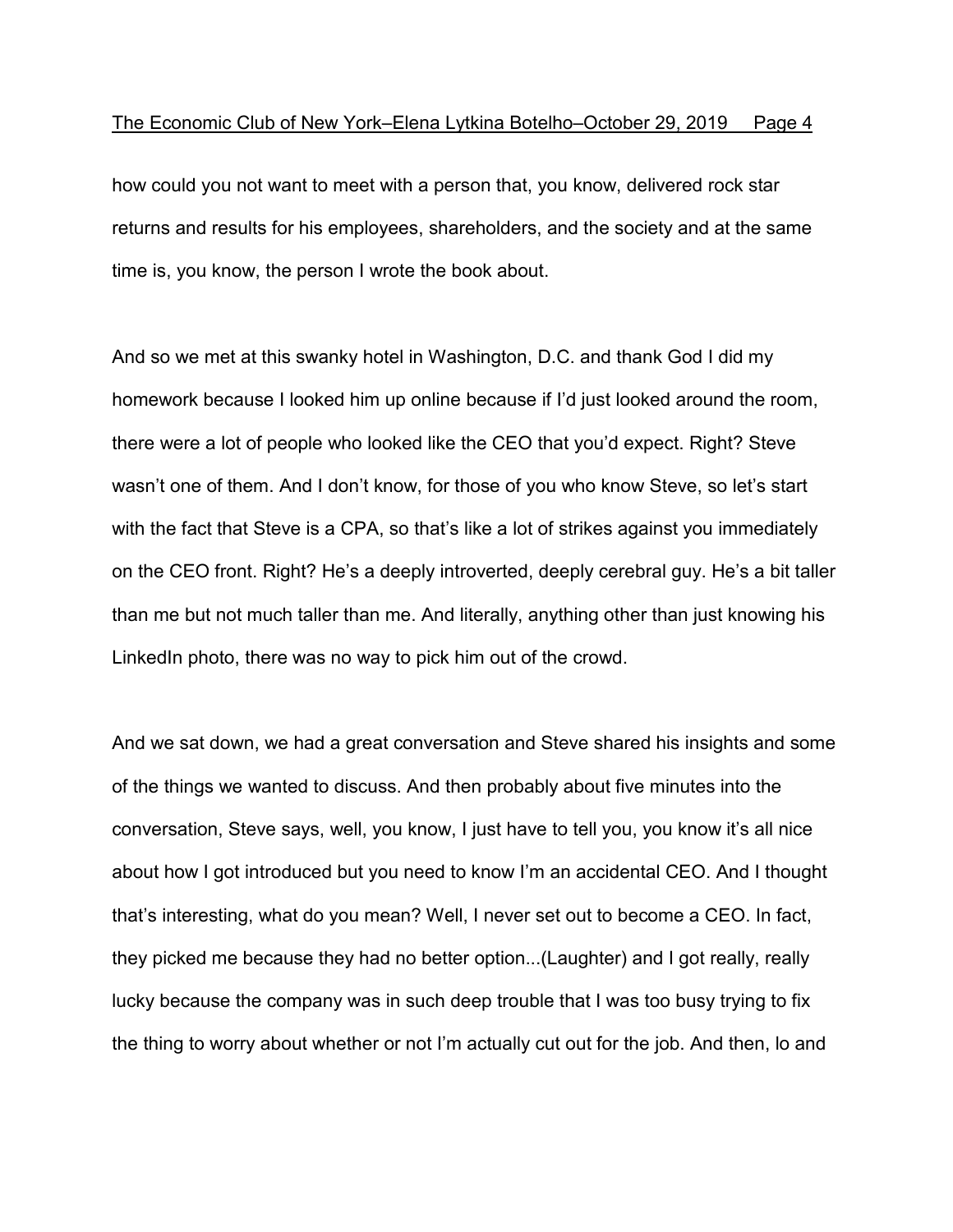behold, now he's one of the reference points and when you talk about some of the most successful CEOs, Steve is one of them.

So, how should we feel about Steve Hemsley being an accidental CEO? To me, I think it's really scary. That story, Steve's story, and more importantly UnitedHealth's story has a happy ending. For every Steve or for every Satya Nadella or for every other accidental CEO who has become one of the best CEOs on the planet, there are scores and scores of other people who didn't get picked, who even counted themselves out because, like Steve, they weren't cut out to be a CEO because they looked and felt nothing like what we see in the dot-print matrix on the Wall Street Journal, on the cover of the Wall Street Journal. I'll tell you a little secret because I work with some of the guys that are not, show up on the cover of the Wall Street Journal, even the guys who look the part most of the times don't feel like they look the part.

And for every accidental CEO where the company got lucky, you've got examples of P&G's succession Round 1 a few years back that didn't work out well. You've got General Electric and the scores of iconic companies that time and again get the number one most important position wrong. And why do we focus on CEOs? Well, obviously there's a huge multiplier effect on CEOs. And also because that's the position of ultimate power in the corporate world, many of us decide what it means to be a leader, or if we measure up to become leaders and we take our role models from those we see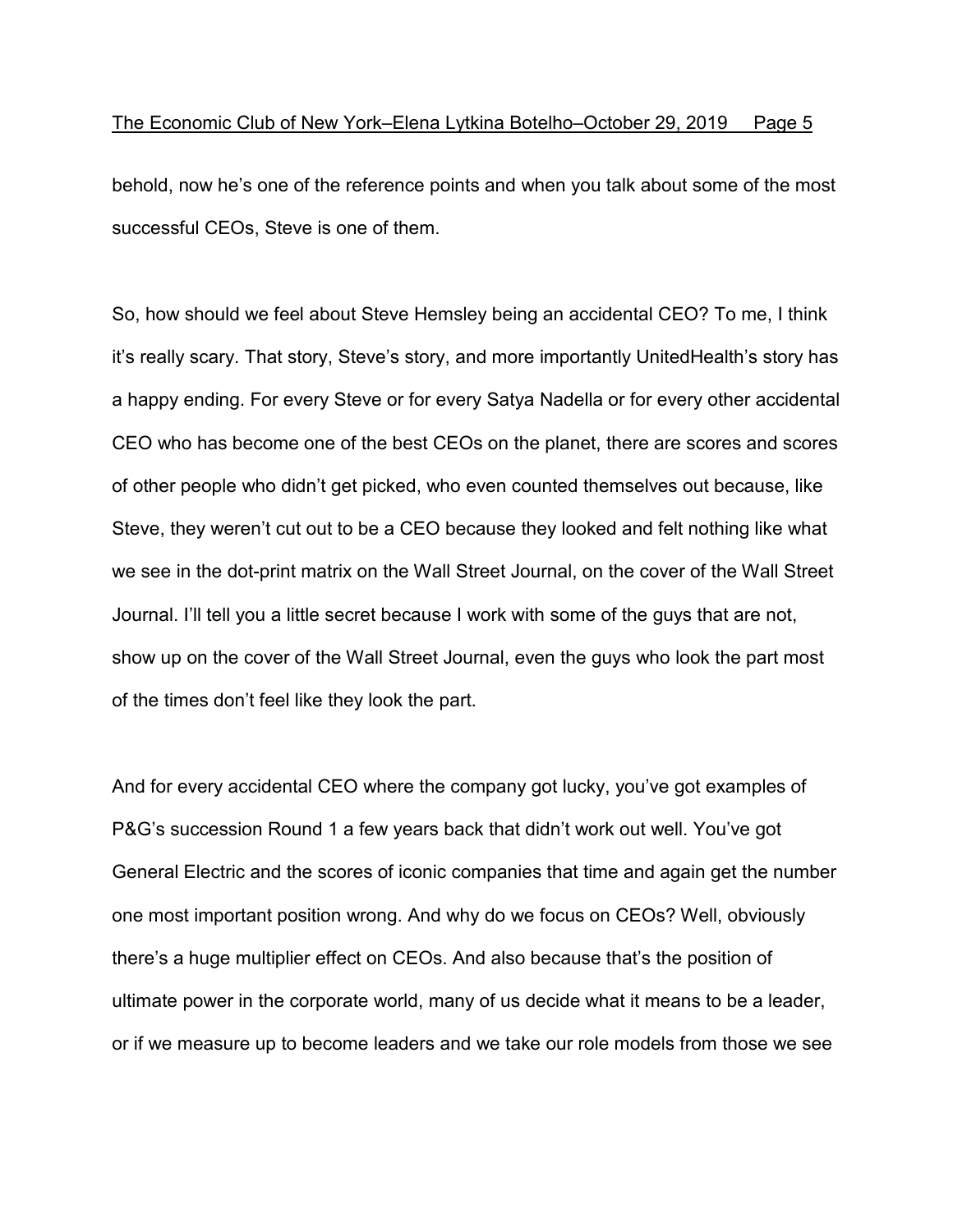in the public eye. And so our understanding of who actually makes it to the top and why and who actually succeeds at the top has a huge multiplier effect on our careers, on the fates and livelihoods of many, many people. Right? So, if you're not concerned, as concerned as I am about Steve being an accidental CEO, take this number, \$112 billion of shareholder value are lost every year, and by the way in this room, normally I have to explain what is \$112 billion, you guys actually know what \$112 billion is. So, \$112 billion of shareholder value gets lost every year because we picked the wrong CEOs.

To add to that, 80% of the time the world's top companies pick an insider for that job. So think about that one. So you're selecting an individual that the board and that the management team has known for probably 20 years and you get that wrong to the tune of \$112 billion. So why is that? How is that even possible? Well, on the one hand, we all know what a good leader looks like. We see them in the paper. We've all been around good leaders. We kind of all – if you admit to yourself – we kind of all have a hunch for what a good leader looks like when you see one. Right? And yet we get it wrong time and again. How is that possible?

So our firm, ghSMART, we're leadership advisors for 25 years. The world's leading investors – some of whom are in this room – and boards and CEOs have come to us to help them select the next CEO, groom the next CEO, help them build their generation of leaders to take the company forward. And time and again, over 18,000 leaders that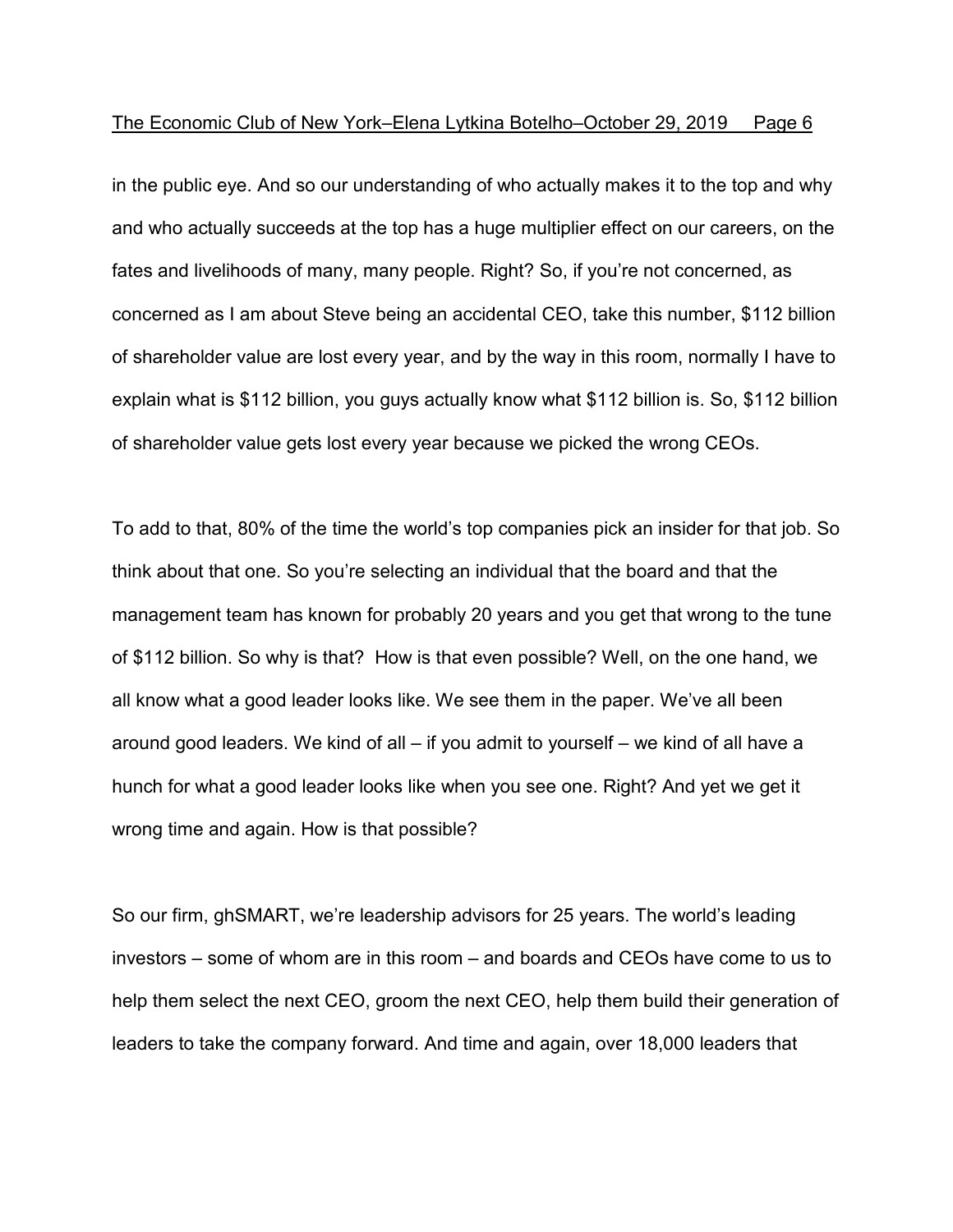we've assessed and analyzed during that course, course of time, over 2,000 CEOs, time and again we were struck by the fact that even the world's most sophisticated leaders, when it comes to decide who should lead, make the wrong choice. The questions we get asked in the boardroom, and some of you actually asked these questions: are you sure this person can lead the company and can inspire the troops? They're such an introvert. Oh, boy, I would love nothing more than to have a woman lead this company next but, you know, come on, we can't send her to Latin America. She's going to get eaten alive. So how is it possible that even the most sophisticated leaders continue to get it wrong?

And so for over 25 years, ghSMART has advised one company at a time, one leader at a time. And the problem was so pervasive that we felt that it was our duty to take this broader. And as somebody here asked me, so how did you decide to write a book? And I said, well, you know what, I had my second child and when you have kids you realize that your desire for making the big impact has never been greater and your time available to do that has never been smaller. And so somehow, I just realized, I just can't keep doing this one company at a time only and that we had really important insights that (a) we needed to understand better, and (b) we needed to be able to share it with the world.

And so fortunately in the world of big data, we absolutely had big data. So 18,000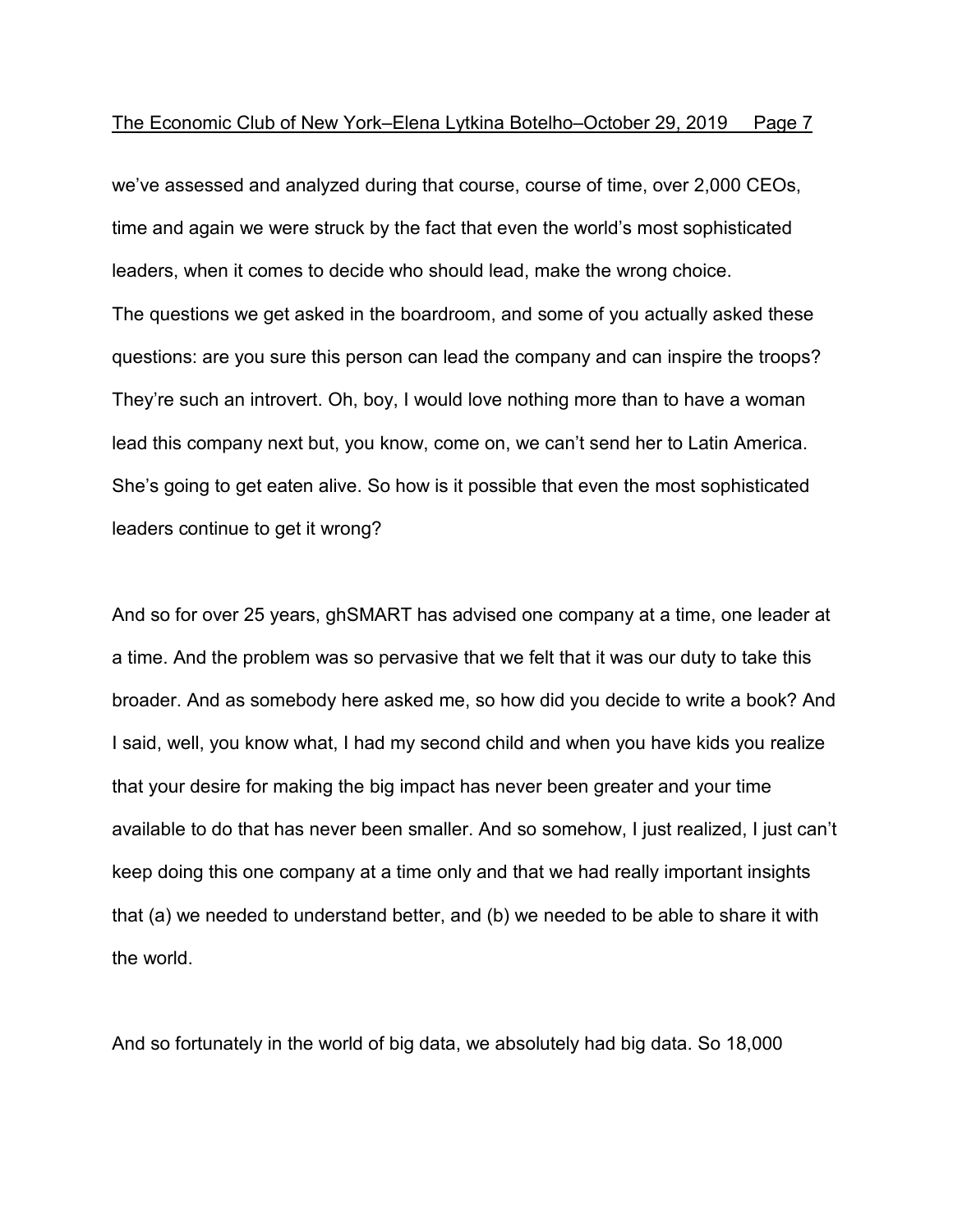leaders, 2,000 CEOs, if you rolled out the interview transcripts that we used for this research, they could wrap around Manhattan three times. Also, over the last ten years the data mining tools have become more advanced and more sophisticated. So when we first started working with Professor Steve Kaplan many years ago at the University of Chicago analyzing our data set, he used kind of the most, the latest available analytical techniques which were largely kind of fancy regression models, right? Over the last ten years, data mining has enabled us to tap into the interview transcripts of leaders in a way that we never could before. And so he was able to help us extract data that before was impossible to tap into. And so taking these 25 years of client work and the research on the 18,000 leaders, combining it with the world's cutting-edge analytical techniques, we built the team and we held our breath because we didn't know what we would find. And I come from a family of mathematicians and so on the one hand, when in doubt I go to data. On the other hand, I am not a mathematician so I'm always a little nervous as to what really comes out.

So what came out shocked us. The message stared us in the face. What it takes to look the part, what it takes to get picked for the job, and what it takes to actually excel in the job are very different things. In fact, when we ran the variables and we looked at the variables that are statistically associated with your likelihood of getting selected for the CEO job and compared it to the set of variables that are statistically associated with your likelihood of high performance in the CEO job, how many points of overlap do you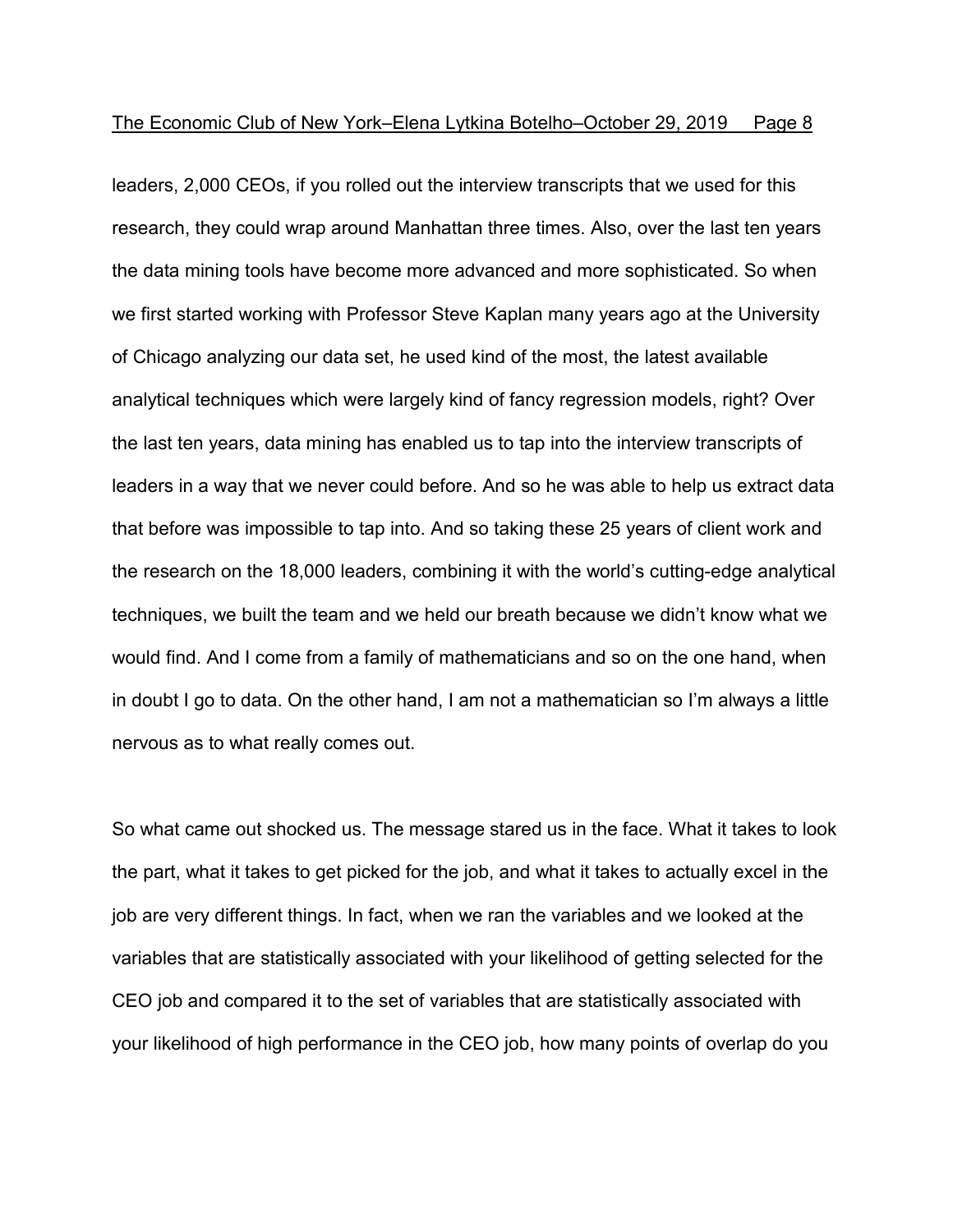guys think we found? Come on, there's some risk takers out here. What do you think? How many points of overlap? Is this appropriate at The Economic Club of New York to do a pop quiz? Yes, okay, I want to make sure. Half, okay, cool, we have an optimist in the room. Good, I'm glad there's still faith in human nature. Any other hypothesis? Twenty-five percent, David, I knew I could count on you. One, literally, one. If you look at the set of variables that are associated with the likelihood of someone getting picked and their high performance, there was only one point of overlap. So it's actually quite simple. What makes someone look the part, what makes us fall for the leader leads us to fall for the wrong leaders, time and again in every domain of our life. So think about that.

What do I mean? Well, let's look at some common things. Who here likes charismatic extroverts? Actually it's interesting, when we started this research – good, thank you for admitting to that – we all do. Actually the reality is we all do, we just may not admit to it. So when we started doing this research, we were on a little bit of a crusade that just because someone is a charismatic extrovert, it doesn't make them a good CEO. These days the public opinion has swung so much in the other direction that I'm finding myself kind of making defense of a charismatic extrovert. So, guess what? If you're highly likeable, extroverted, your chances of getting picked for any C-Suite job – and between us, any job – are higher. That's just the reality.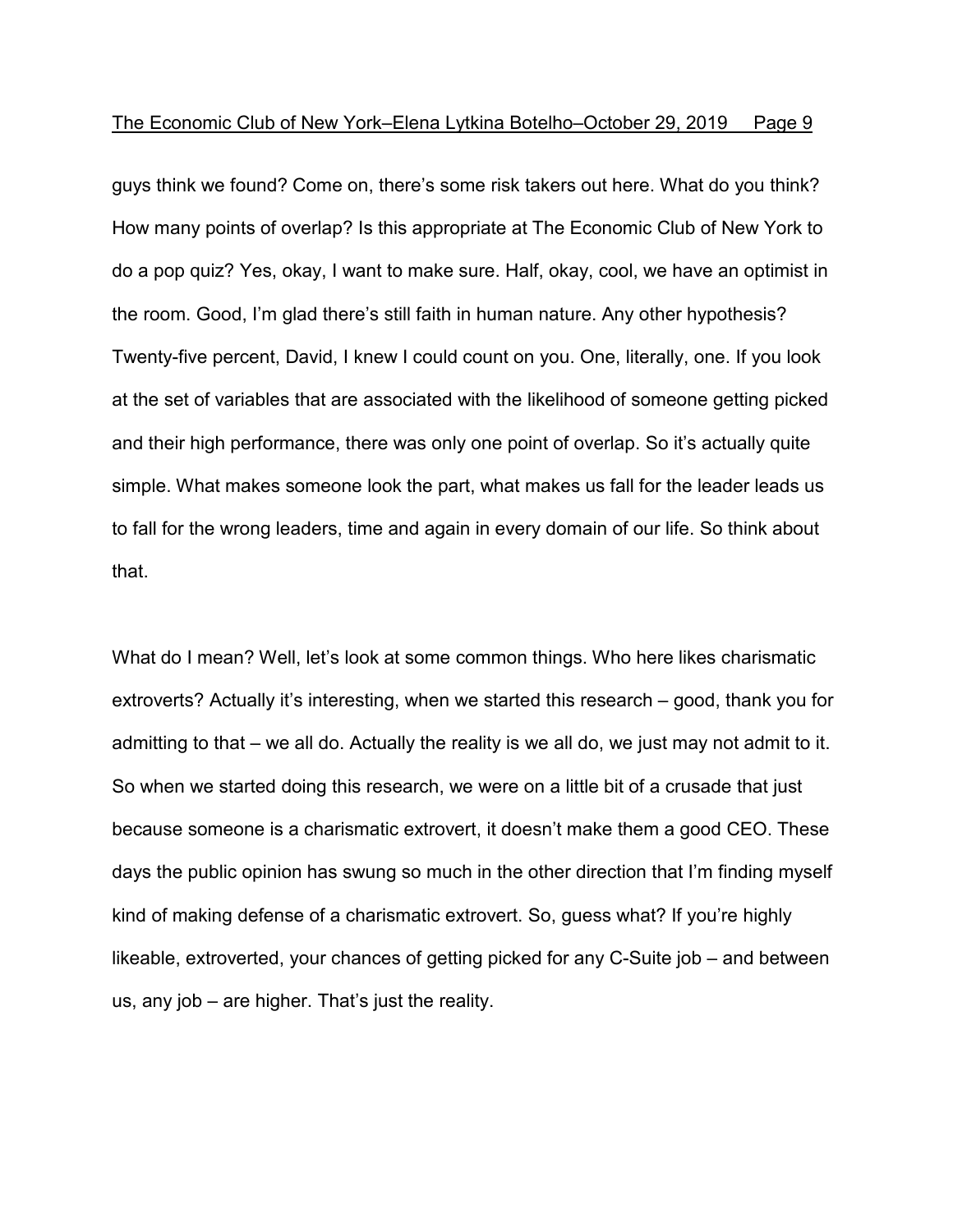If you convey confidence in the interview process, you're 50% more likely to get picked for the job. Pedigree makes you much more likely to get picked for the job. When you look at things that matter to performance, well, let's see, in our data set, about 7% of our sample size graduated from Ivy League universities, the ones that you guys went to. Eight percent didn't go to college, didn't graduate from college at all. And you have high performers and low performers in both of those ends of the tail – 7% went to Ivy League, 8% didn't finish college.

Introverts and extroverts, well, gosh, we all love introverts. They're, you know, great, but can they really inspire the troops? Well, guess what? When we looked at the results they produced, in the outperform bucket, actually introverts were slightly overrepresented. If you looked at the CEOs who either succeeded or exceeded expectations, it didn't matter whether you were an introvert or an extrovert.

Okay, well, so maybe hard work, work ethics, maybe we can hang our hat on that. Work ethics, hard work didn't make a difference. It was not a differentiator between high performers and low performers. And so a lot of the things basically, what popped out at us from the data is a lot of things that make us choose somebody and make us fall for somebody actually aren't associated with high performance.

And then the question was: well, could we actually isolate the variables? Is there such a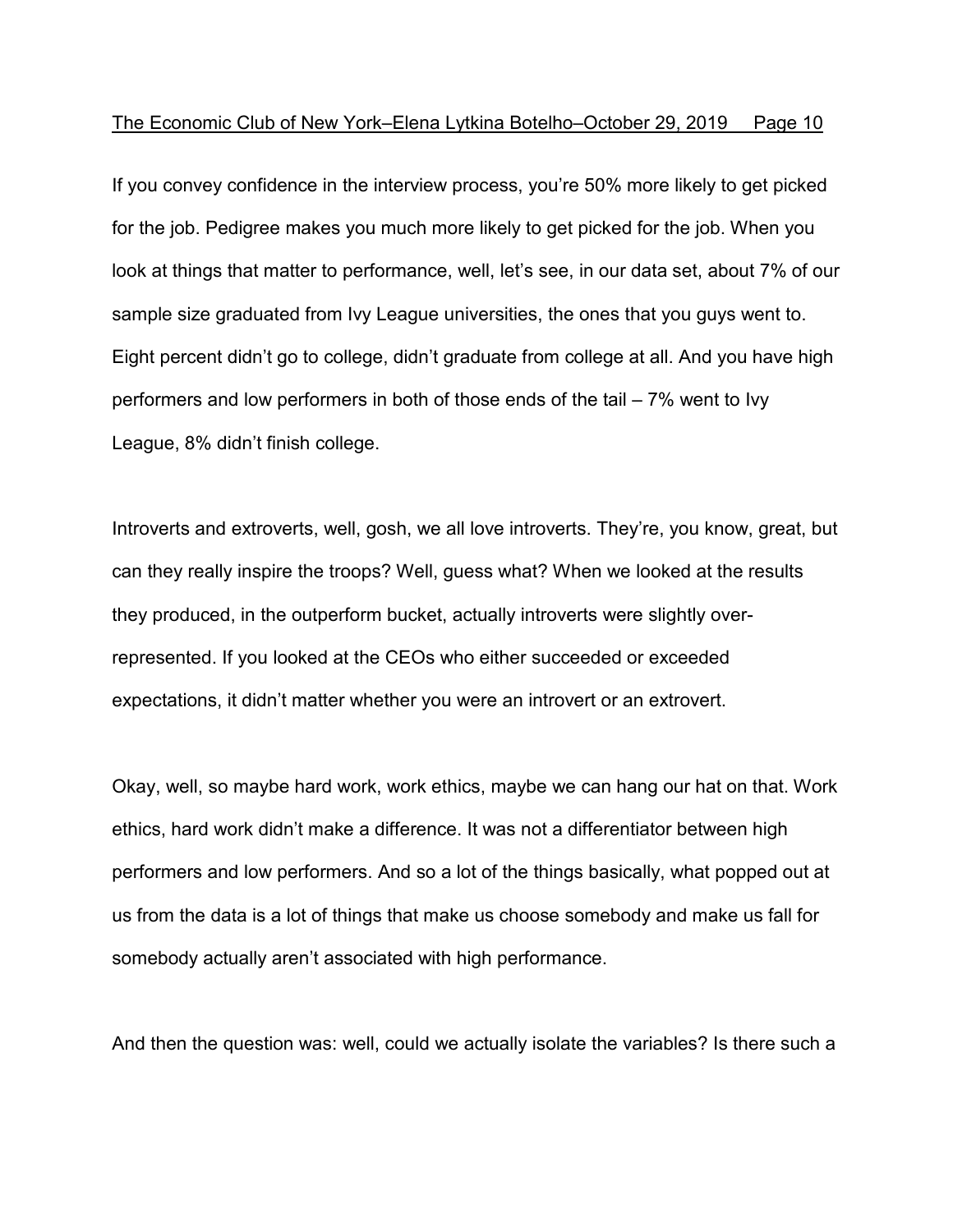thing as – we humbly called it – the CEO genome? Right? Are there variables that across industries and company sizes are associated with high performance? And we believe we did uncover that and, in fact, we uncovered four behaviors. And maybe we'll talk about that later.

Vice Chairman Peter Henry: Thank you. (Applause)

# Conversation with Elena Lytkina Botelho

ANN KAPLAN: Good morning. Thank you everyone for being here. Barbara, thank you for inviting me to do this because I read the book and the book is a real gift. I told Elena when we talked on the phone that if I had this book back when I was a partner at Goldman Sachs, I'd now have David Solomon's job. (Laughter) I think the name of the book is a misnomer, The CEO Next Door. I think the name of the book should have been The CEO In All of Us because what Elena talks about, the characteristics she shares, the ideas she gives for catapulting your career and for success as well as being chosen for things are truly applicable, whether it's in the corporate world in a classic CEO position, a non-profit world, but also if you're a board member or if you're a leader within an organization but not the CEO, or I found even in organizing your own personal life and your family, these same characteristics are very useful. So thank you. There's so much in the book, I suggest that everyone read it. There's no way we could cover it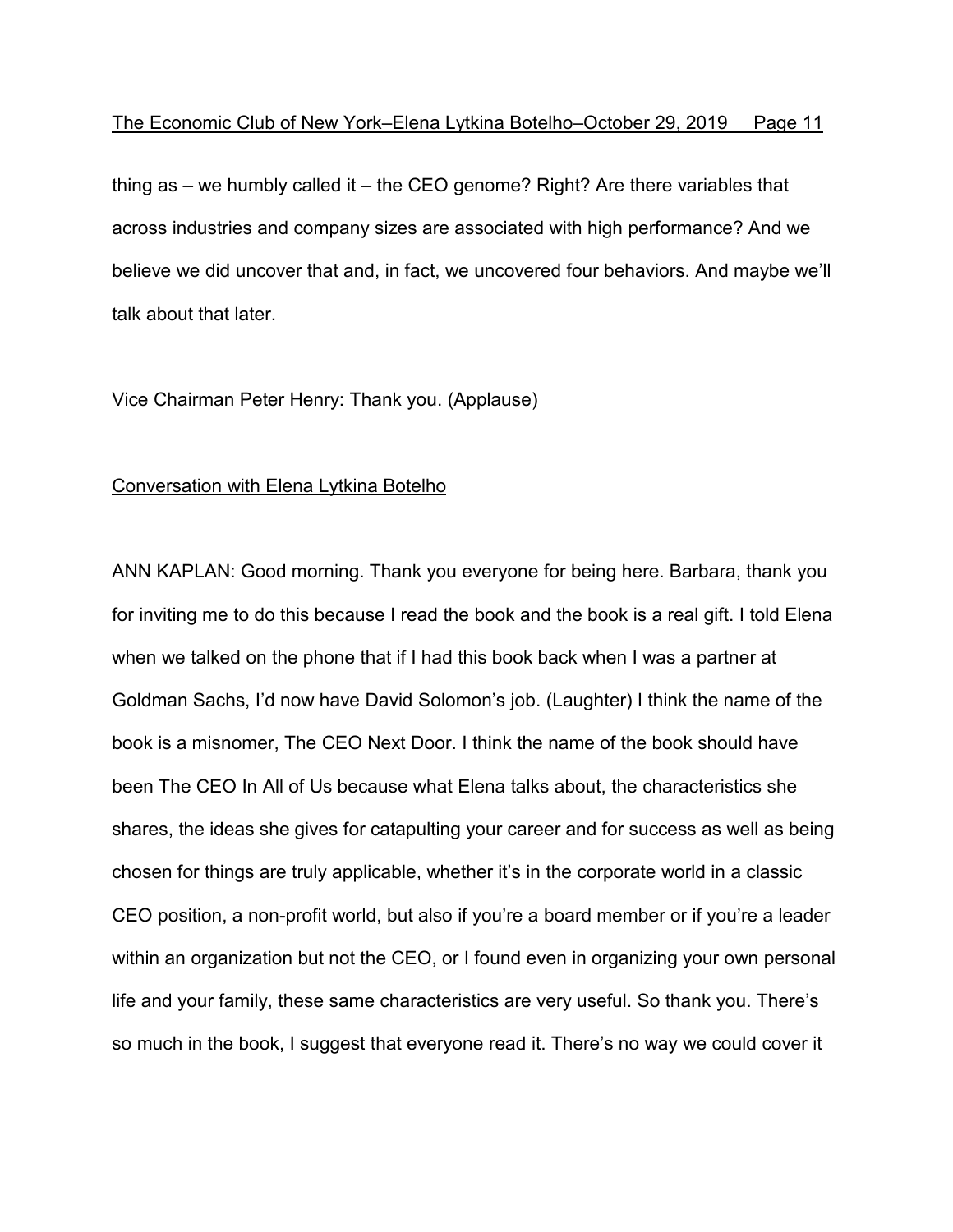in this short period of time. So what I want to do is get immediately to the characteristics that you found when you did this CEO genome that people in the audience may be able to use in their own leadership.

ELENA LYTKINA BOTELHO: Absolutely. So what is this CEO genome that we uncovered? So we uncovered four behaviors that are associated with high performance as a CEO. And at McKinsey I was only taught to count to three and I've been told by everyone that anything more than three just doesn't happen. So we have an acronym to help you remember this, for those of us who grew up counting to three. Think of the word dare, dare as in dare to think differently about what it takes to be a successful leader. So D-A-R-E. D stands for decisiveness. Would you like me to go into each of them or how would you like to do it?

ANN KAPLAN: Yes, why don't you go into each one briefly.

ELENA LYTKINA BOTELHO: So D stands for decisiveness. And with every one of these behaviors, we had some surprises as we dug into the data. And it was interesting, we had a lovely breakfast this morning that Barbara hosted with a few of The Economic Club of New York board members, and you guys have started kind of to self-assess yourselves around these behaviors. So, with every one of these behaviors there were some surprises. Decisiveness, well, we all know CEOs need to make great decisions.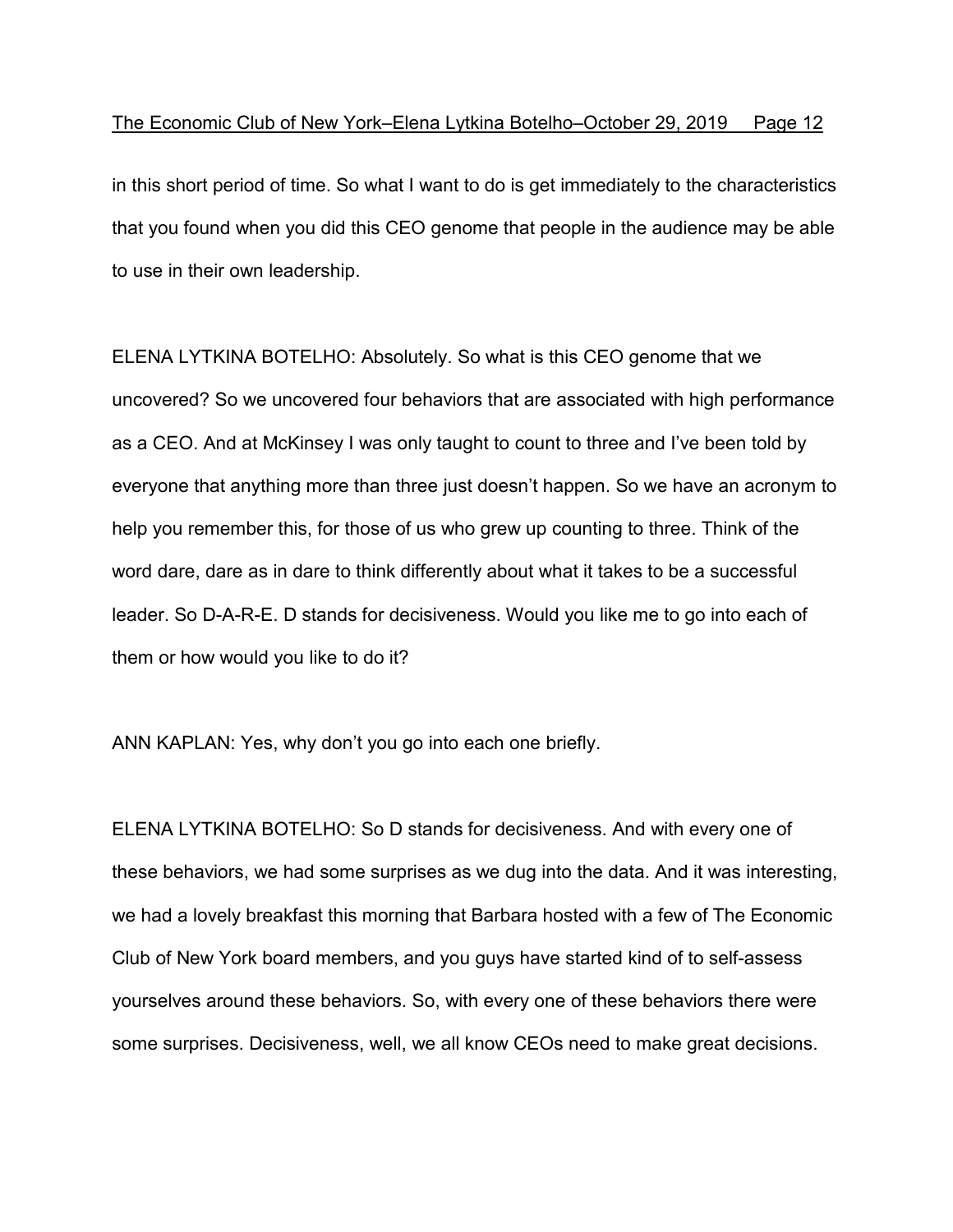Right? So what we expected we would find is that successful CEOs spike on the quality of decision making. You know what we found? It's actually not the quality but the speed of decision making that sets apart the most successful CEOs. We were shocked. We did expect that we would see higher quality of judgment. What's also interesting is when we work with our clients and a lot of the executives that we coach, sometimes it's the smartest executives that struggle with the speed of decision making. So if you think of it as quality times speed, it's the speed that seems to matter. And there could be many reasons for that. We hope that's partly because the poor decision makers in terms of their quality get weeded out much earlier when it comes to the top.

Adaptability, adapting proactively. Adapting is probably – of the four behaviors – the one that's most talked about in the corporate boardrooms today. Even at breakfast, we talked about the pace of change. James, you talked about how you faced with thousands of companies with a high velocity of decision making that you have to make and so, you know, Kodak, Blockbusters, Blackberry. Right? The gutters of history are just littered with companies and people who failed to adapt. And so how do we imagine ourselves someone who was a strong adapter? Well, I can tell you, if I had a dollar for every person who since 2008 has told me that they could have predicted the financial crisis, right, I could donate a lot of money to charity. So to be a master adapter, do you need to see the future? Is it about being able to see the future before everybody else does? Well, we do find actually that master adapters spend more time looking out into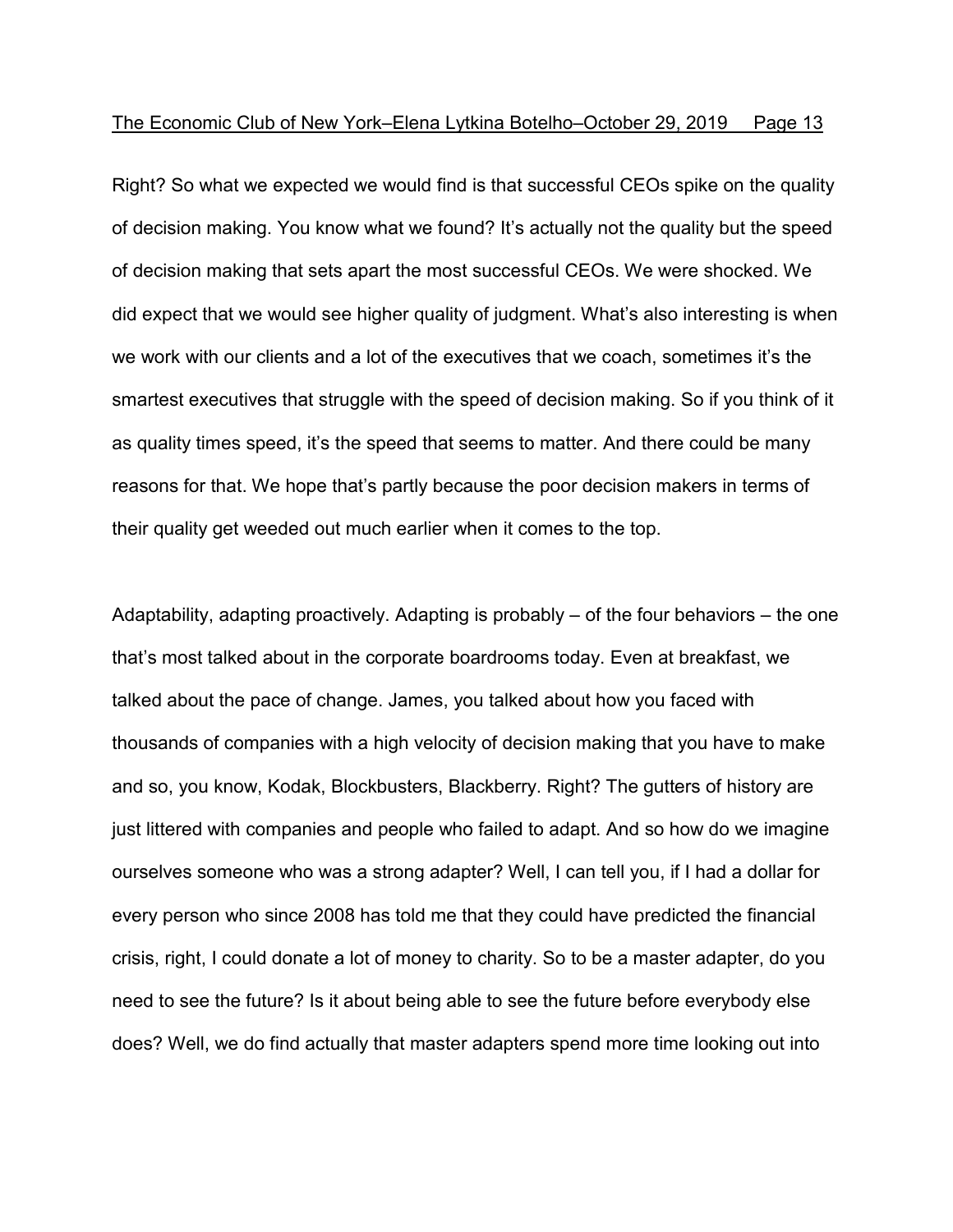the future. So when you look at how these CEOs spend their time, they spend a higher proportion of their time – almost twice as much – focused on the future beyond the current year. So that is true. But you know what really set apart the most successful adapters, it's their willingness to let go of the past. So it wasn't necessarily that they knew where the puck was going when nobody else did, it was the fact that they were willing to let go of the past individual habits, organizational business lines, strategies, while those were still profitable. And if you think, again if you think of your own experience, even the examples of these companies that I just gave, it wasn't because they didn't know where the world was going, it was because they were making money in the current business that happened to be a sinking ship. So when you think about yourself and as you talked about the personal habits, if you want to be a master adapter – to borrow from that proverbial boiling frog syndrome – right, while the rest of us are comfortably sitting in the gradually increased temperature of water, the master adapters leap out of the pot. Adapt is also one behavior that our clients typically are most uncomfortable with. People get really nervous and scared by the uncertainty. But actually I would tell you, as a human species, it's probably the one behavior that we're all naturally wired for, right? We would all literally not get out of the cave if we couldn't adapt. And so on the days when you wake up and you feel overwhelmed by the world that's forcing you to adapt, here's kind of a little factoid just for fun. Researchers looked at a tribe in the Himalayas and that tribe was, because they were dealing with oxygen deprivation, they developed shorter forearms so that the oxygen, the little oxygen that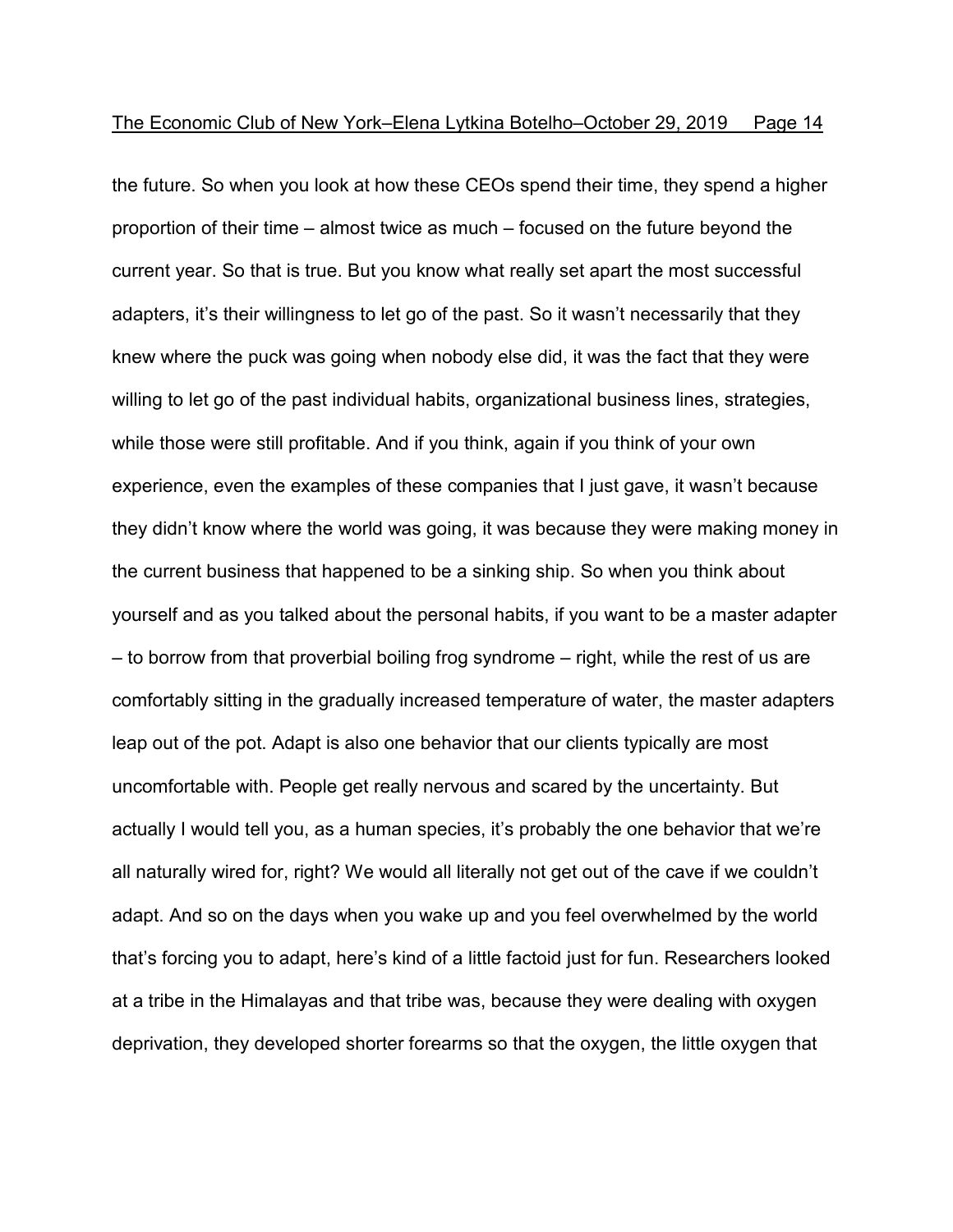there was went to their brain. So if nature can engineer us to develop shorter forearms to adapt, surely you could probably rethink how you spend your time. Surely you can probably rethink that business line. The big difference is that most of us only adapt when we're forced to. Right? Most of us need a crisis and need to have no choice to adapt. And so the master adapters were the ones who stayed ahead of the curve and were able to do that before others.

The next behavior, and I think you even said that, Ann. When you walked in this morning, you said relentless reliability, I never thought of that as a CEO behavior, but, oh, you know, it's one I feel really strongly about.

ANN KAPLAN: And didn't you say that's the most important one actually of the four?

ELENA LYTKINA BOTELHO: Well, that's a total spoiler. Yes.

ANN KAPLAN: Oh, sorry.

ELENA LYTKINA BOTELHO: Yes. I was going to give them another chance to take a risk, but yes. So, why is it the most important behavior? So when the relentless reliability popped out, we were a little stumped. And my co-author and I were both working moms so the one thing we don't want to, like face more of, is being relentlessly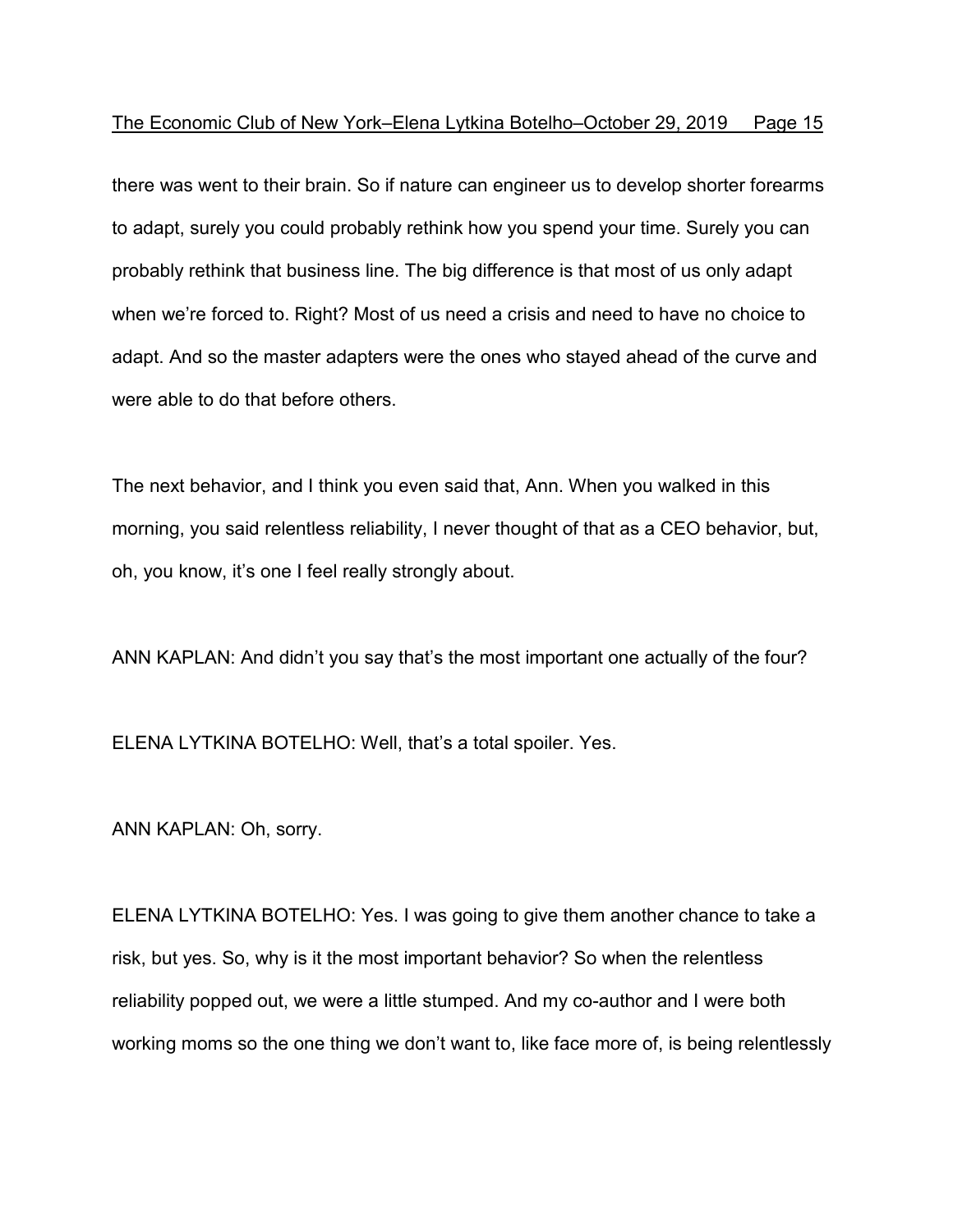reliable in our life. It's not something we think of as a CEO quality. We think of something as a survival skill for us. And so we really fought it hard, but we had to stay true to the data. So not only relentless reliability popped out in the data. So highly decisive CEOs are twelve times more likely to succeed. Highly adaptable CEOs are seven times more likely to succeed. Highly reliable CEOs were fifteen times more likely to be successful. And remember when we had this conversation about what it takes to look the part and what it takes to actually deliver results, the one single point of overlap was relentless reliability. So if you convey relentless reliability, you're twice more likely to get hired for the job. So if you're sitting here thinking where should I invest to advance myself, reliability is usually a good bet.

ANN KAPLAN: And I was struck by that because when you think of relentless reliability, you think of a variety of things including having a mission, being aligned with the mission, staying the course. But so much of this relentless reliability was just showing up on time for meetings, keeping meetings when you've scheduled them, things that you think would be easier for people to do than they apparently are.

ELENA LYTKINA BOTELHO: The tricky thing about reliability – like many other important things in life – right, it sounds so simple. It's completely unsexy. Right? You know when somebody tells you to be a great CEO you need to develop a vision, well, that's exciting. It's a little scary. But relentlessly reliable, right, like where's the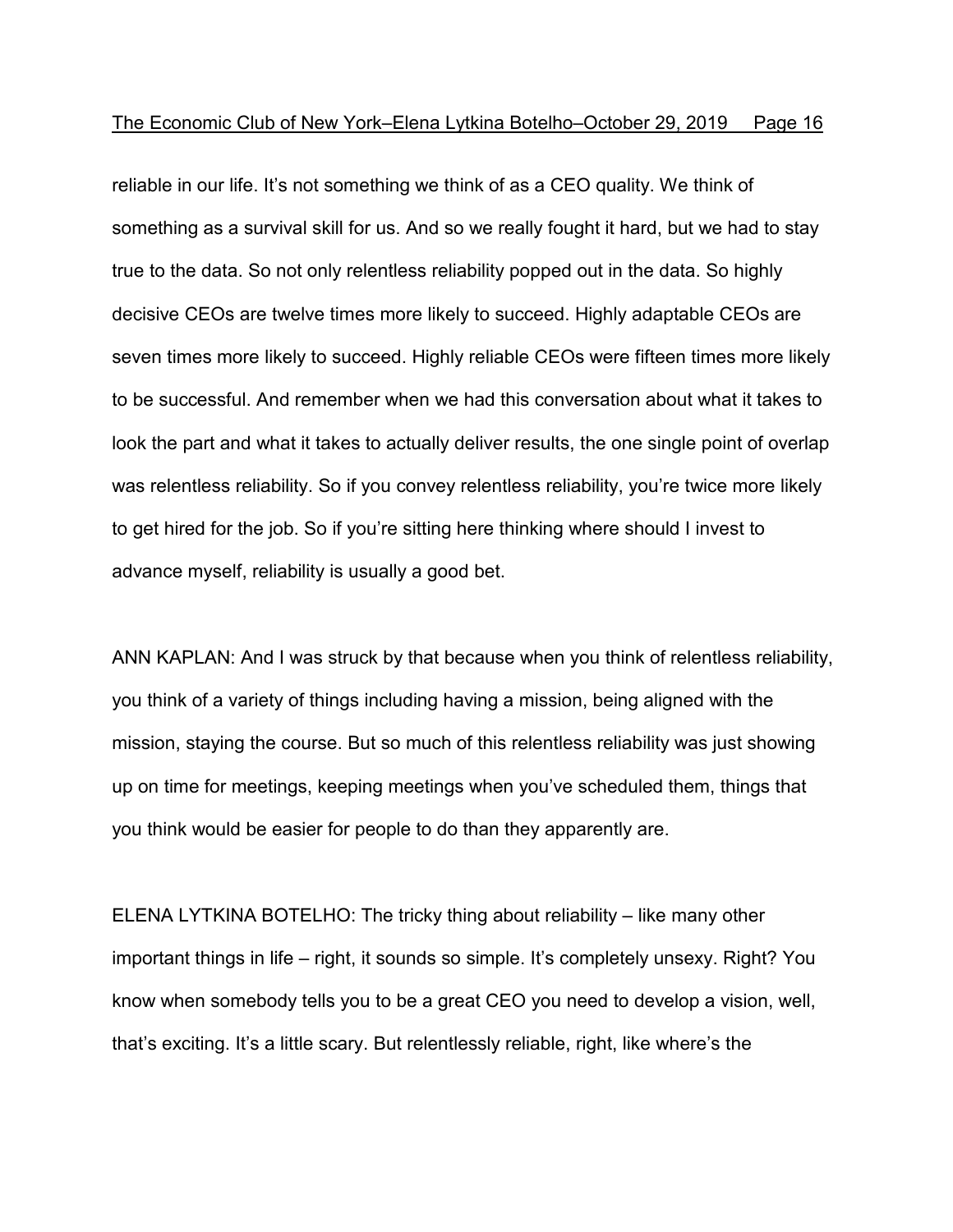excitement in that? And it's like the most important things in our life, it's simple but it's not easy to do. And to your point, Ann, others around you will judge you on reliability, not by the big grand gestures you make, but by simple things like whether you show up on time. And so when we think about reliability, we look at three things when we help leaders develop reliability. One is the mind set of reliability. Do you actually want to be counted on? And that you can see very, very early in life. Do you have the people around you that enable you to build a reliable organization? Because it doesn't matter how reliable you think you are, if you don't have the right team around you, you will not build a reliable performance. And then finally, do you have the habits of reliability? And for entrepreneurs and founders in the room, often what I find, kind of the challenge for them is that they often have a real deep mind set of reliability and really bad habits of reliability. And so that a lot of times that's a big opportunity.

ANN KAPLAN: One of the things that struck me in these four different characteristics is based on my experience from being in corporations and also being on boards is that some of them almost fight against each other, conflict against each other. So you don't think of someone who is an extremely reliable person as being innovative. And also there's been this ongoing dialogue within organizations about leadership and does the decisive sort of authoritarian leadership style win out? Or does the engagement, more engaging style? And so you have these four characteristics but, as I said, it struck me that they're not necessarily harmonious. Some of them conflict.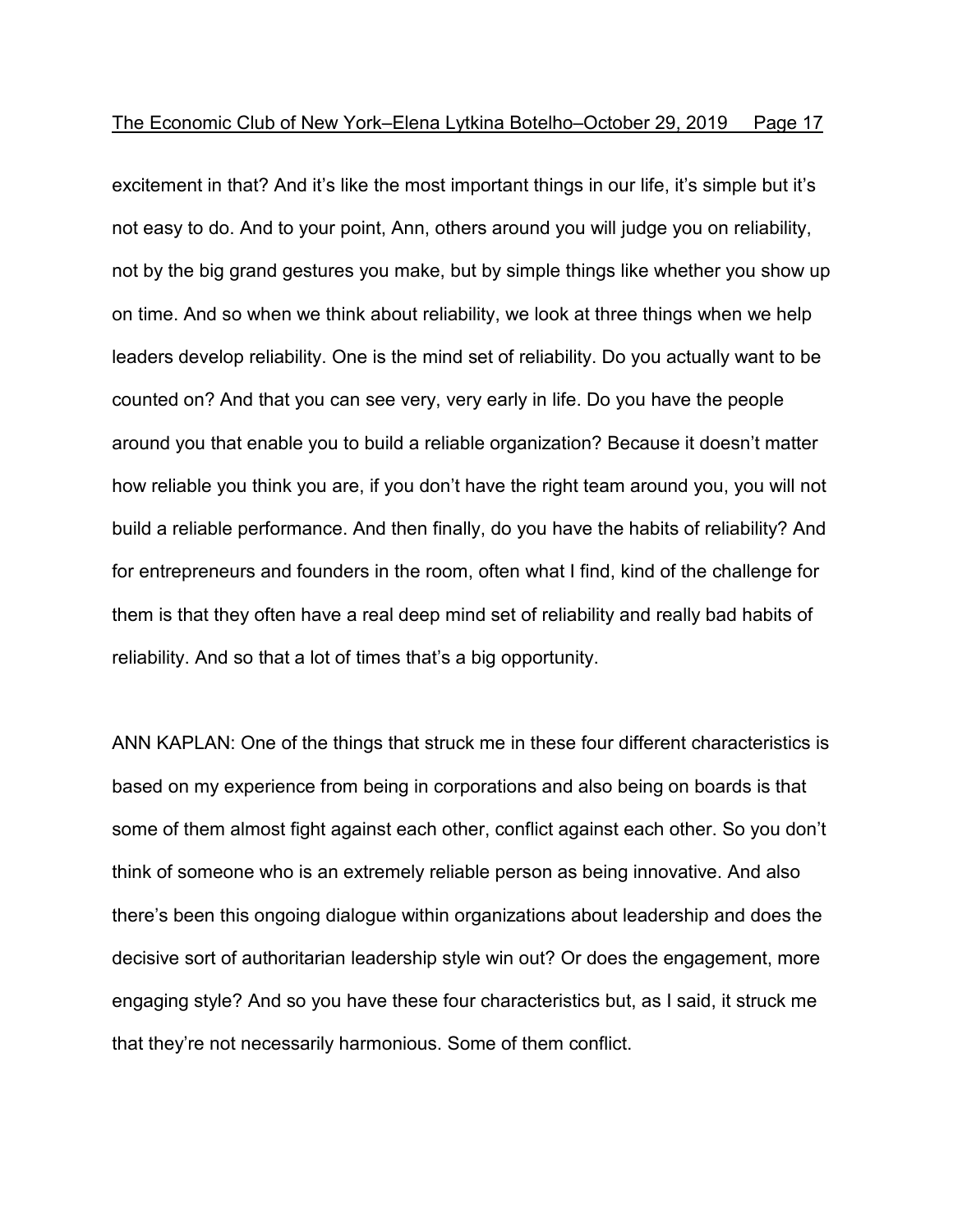ELENA LYTKINA BOTELHO: Yes, it's a great point, Ann. Thank you for noticing that. Look, we all know people in our life that spike on one of these. Right? We know people who are incredibly decisive or we know people who are incredibly reliable but couldn't adapt if their life depended on it. Right? And so what we find with CEOs, actually again back to, kind of the McKinsey experience, at McKinsey we talked about T-Bar(?) leaders, right, where you have to be at bar, you have to be at a minimum required level

of performance across the board. And then typically every leader will have their strengths and their gaps. Right? And then the trick is if you're hiring CEOs, if you're developing yourself for a particular role is do the areas where you're strong actually match the requirements of the job? Because like for all of us, right, I don't know a single CEO who is equally good at all four aspects. But to be an effective CEO you need to have kind of a minimum sufficient proficiency across the four.

ANN KAPLAN: One of the other things that struck me was your discussion of failure because so many people don't want to fail. And you make the case that failure is a great thing.

ELENA LYTKINA BOTELHO: Yes, it's fascinating. So failure is probably one of the most underused assets in American business. Right? So the nature of the process by which we got the data, how did we get the data for the research? We sat down with every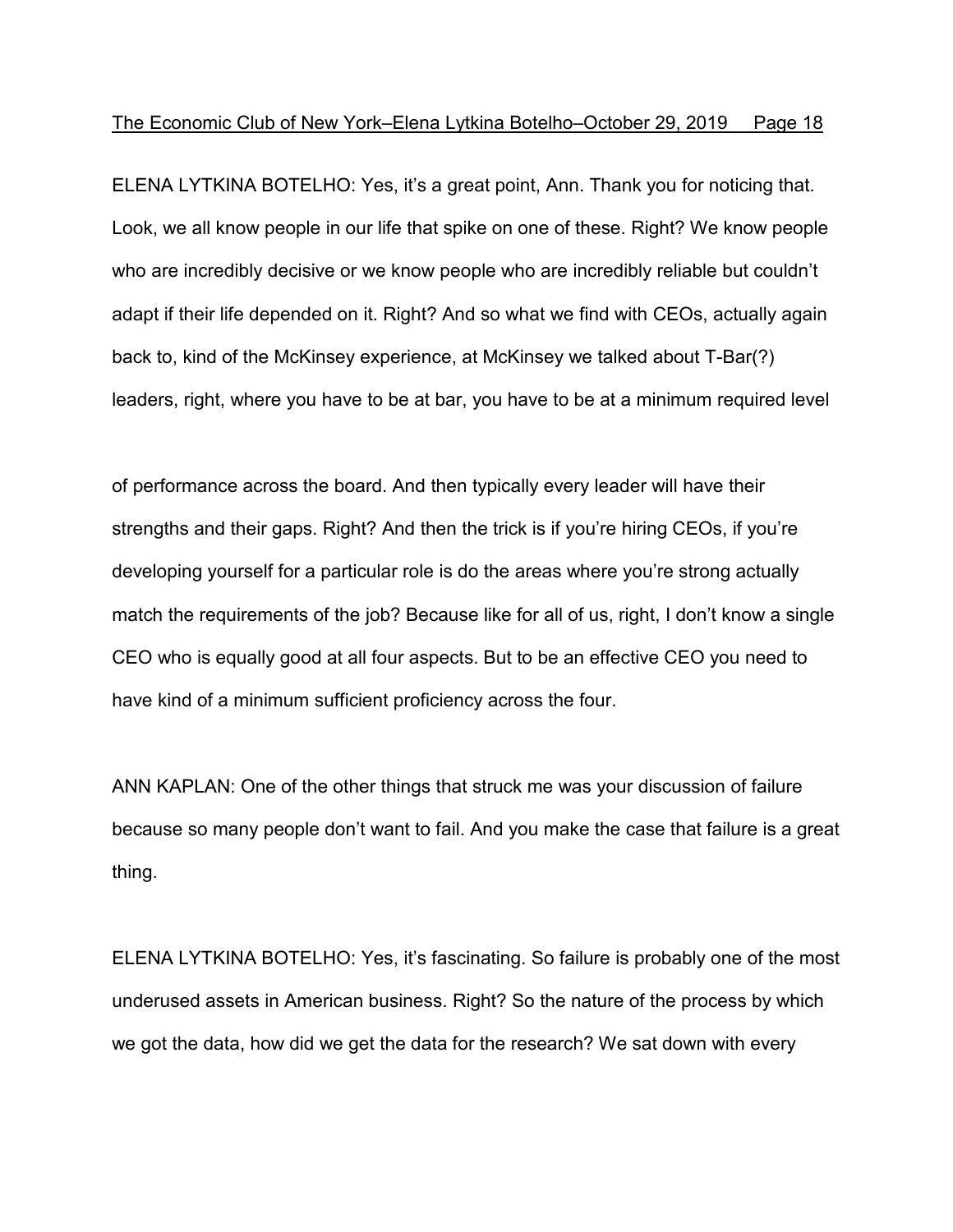leader for about four or five hours, and some of you in this room have had to endure that experience and have lived to tell the story. And inherent in that process, in those four to five hours we walked through the whole career story. We talk about what are your biggest wins and what are the biggest mistakes you had? So by virtue of it, 18,000 leaders in our database, 100% of them have made mistakes. What we found, however, when we dug into the CEO genome analysis is that 45% of them made not just mistakes, they had huge blowups. So what's the difference between a mistake and a blowup? Oh, a mistake is something that someone reflected over breakfast, oh, gosh, I hired the wrong person. Okay, that's a mistake. What's a blowup? Well, a blowup is one of the CEOs we talk about in the book, Andy Silvernail, runs IDEX. It's an industrial company, has been widely successful out in the Midwest. So Andy's first feat in the CEO job, fresh out of the gate, was he lost about \$200 million worth of value for his shareholders in a bad deal. Well, that's a blowup. Another leader we talk about in the book, she put kids' lives at risk because of a mistake she made. Well, that's a blowup. So 45% of leaders in our data set have faced major, major blowups. You know what's interesting? Leaders who had one blowup were more likely to get recommended for a CEO job than those who had none. And when we looked at the career trajectories of leaders, what made a difference to their career is not so much the nature of the mistake or the blowup they had, it was actually all about how they dealt with it. Interesting factoid, we noticed in the data that leaders who talked about their mistakes as failures, who used the word failure with all the kind of emotions that come with it, were 50% less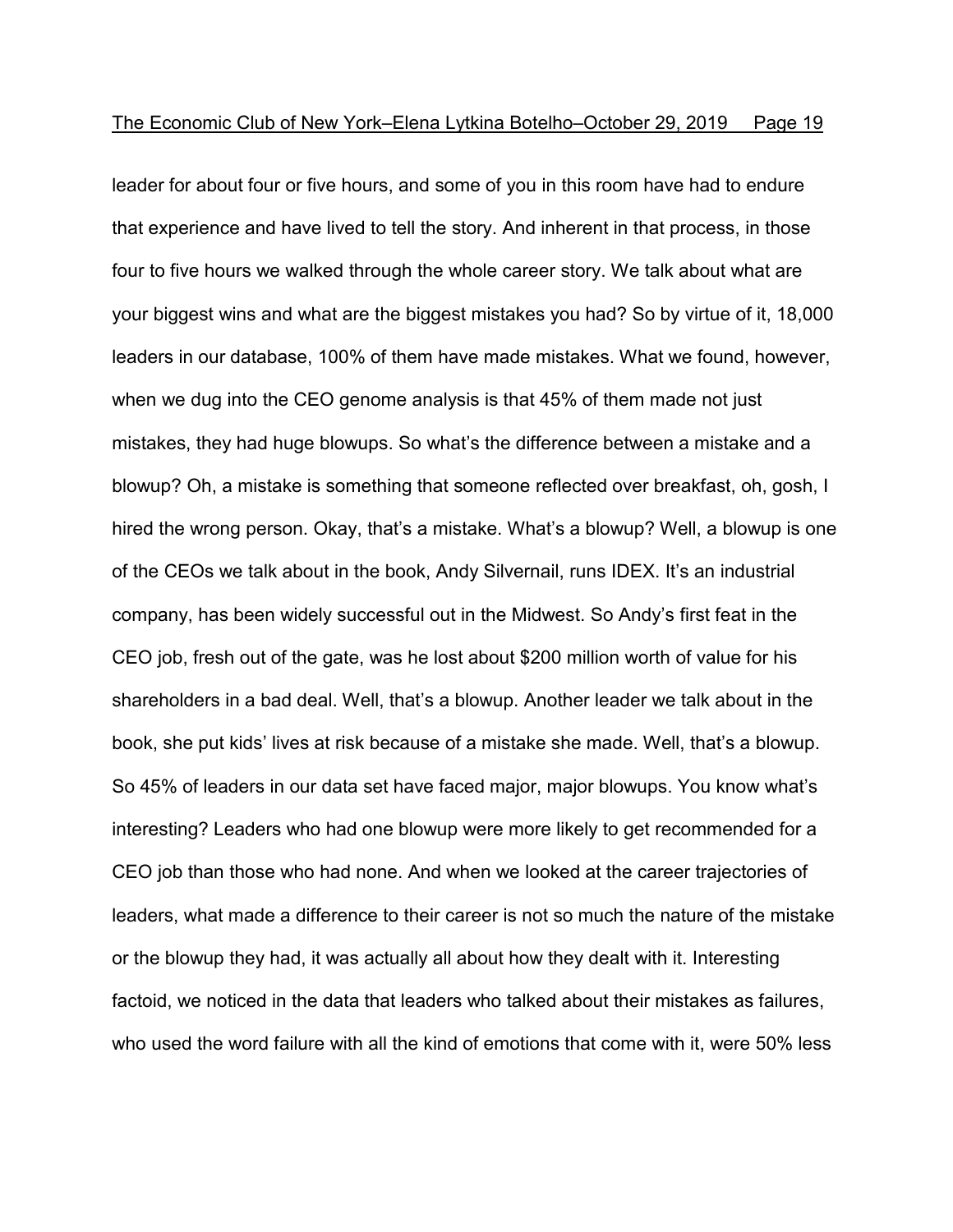likely to succeed. Leaders who went on to use the blowup to torpedo them to the top, as opposed to kind of drop them to the bottom, were leaders who owned their mistakes, who were almost dispassionate in analyzing what went wrong, and who actually changed their approach in the future. For all of you who hire people, how often do you hear from someone, well, I made that mistake and then I changed, and then I learned, I really learned from that. Well, usually what will happen – take it from our experience of doing this 18,000 times – if you keep asking them that same question later in their career, they will continue to make that same mistake. So those who actually made the most out of those 45% blowups were those who actually changed their approach.

ANN KAPLAN: And when you look at why mistakes – not failures, but mistakes – that CEOs make, you said that the single biggest mistake is not having the right team around them. Can you talk a little more about that?

ELENA LYTKINA BOTELHO: Absolutely. So we were shocked. We analyzed, kind of in our cradle-to-grave CEO analysis, we analyzed how do CEOs fail? And what we expected to find is that their typical failures must come in the parts of the job that are unique to being a CEO. Right? Because if you think about it, nothing prepares you for the CEO job. There's so many things that you don't face as a leader. We were shocked to find out that 75%, 75%, three-quarters of the CEOs we analyzed, their number one mistake was all about not building the right team around them. How is that possible? It's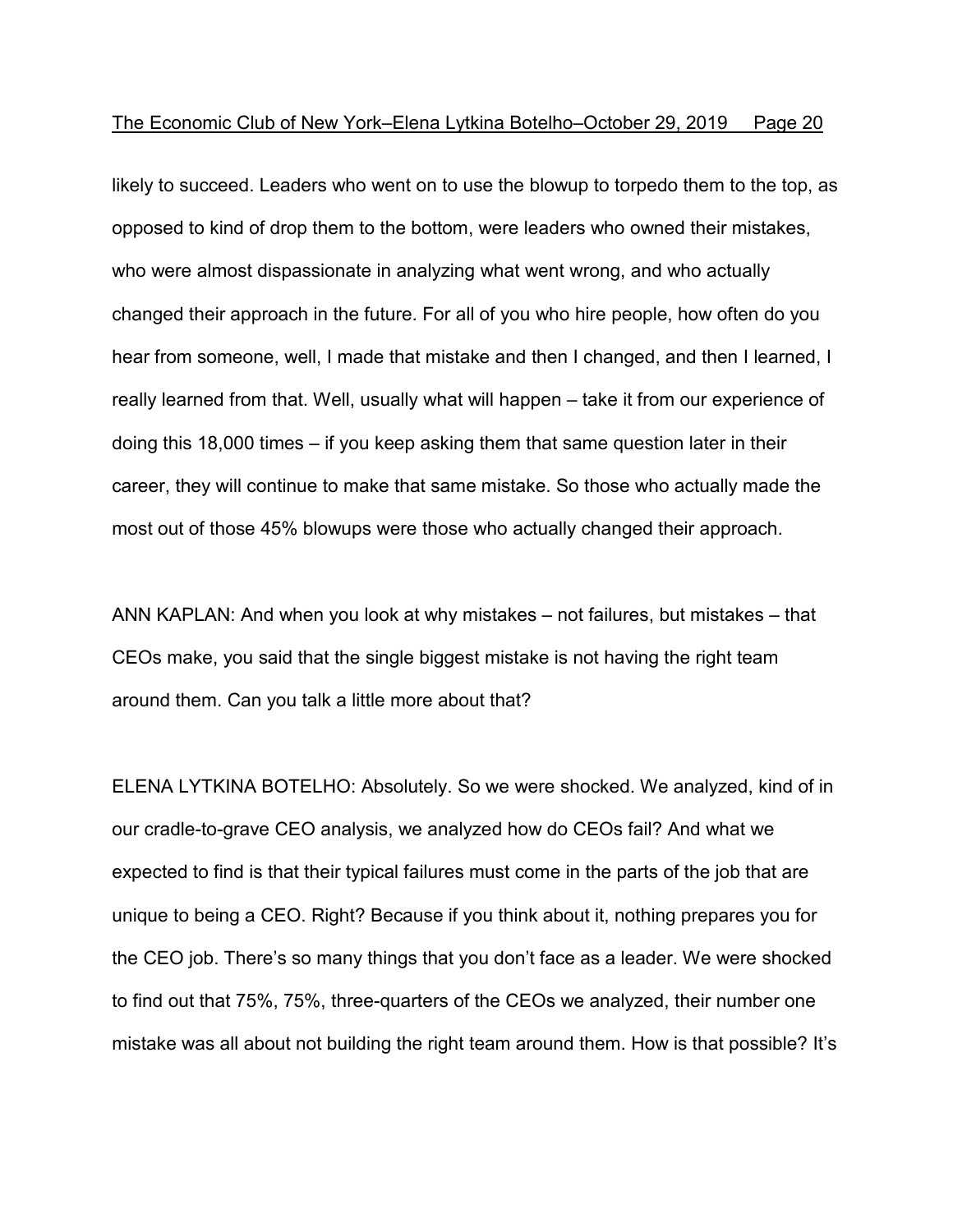the one thing that they've done their entire career. In fact, one of the CEOs I work with, we had this conversation in the first meeting. He called me in to get my advice to help him with his board. And I said, well, that's great, I'm happy to help you with the board, but just so you know, there's about a 75% chance that when we have this conversation a year or two from now, you'll look back and you'll say the board was really important, but actually my biggest failure was around people. And then he laughed later because he said that was the best conversation, the most valuable conversation he ever had because then, influenced by that conversation, he went and made some changes to his team in the first three months on the job that he otherwise wouldn't have done. Right? So how is that possible that the thing that someone knows and does their entire career is the number one failure?

ANN KAPLAN: Today we have a number of younger people in the room. Could you talk about what they should think about, how they can advance their career even if they're not immediately in the CEO zone?

ELENA LYTKINA BOTELHO: Absolutely. Well, first of all, they shouldn't worry about whether, so most normal people don't grow up wanting to be a CEO – some do, but most normal people don't. So 70% of the CEOs we analyzed didn't really set their sights at the top job until they were within earshot so typically it's within, in the C-Suite. Knowing that a lot of readers of the book and a lot of readers of the research will be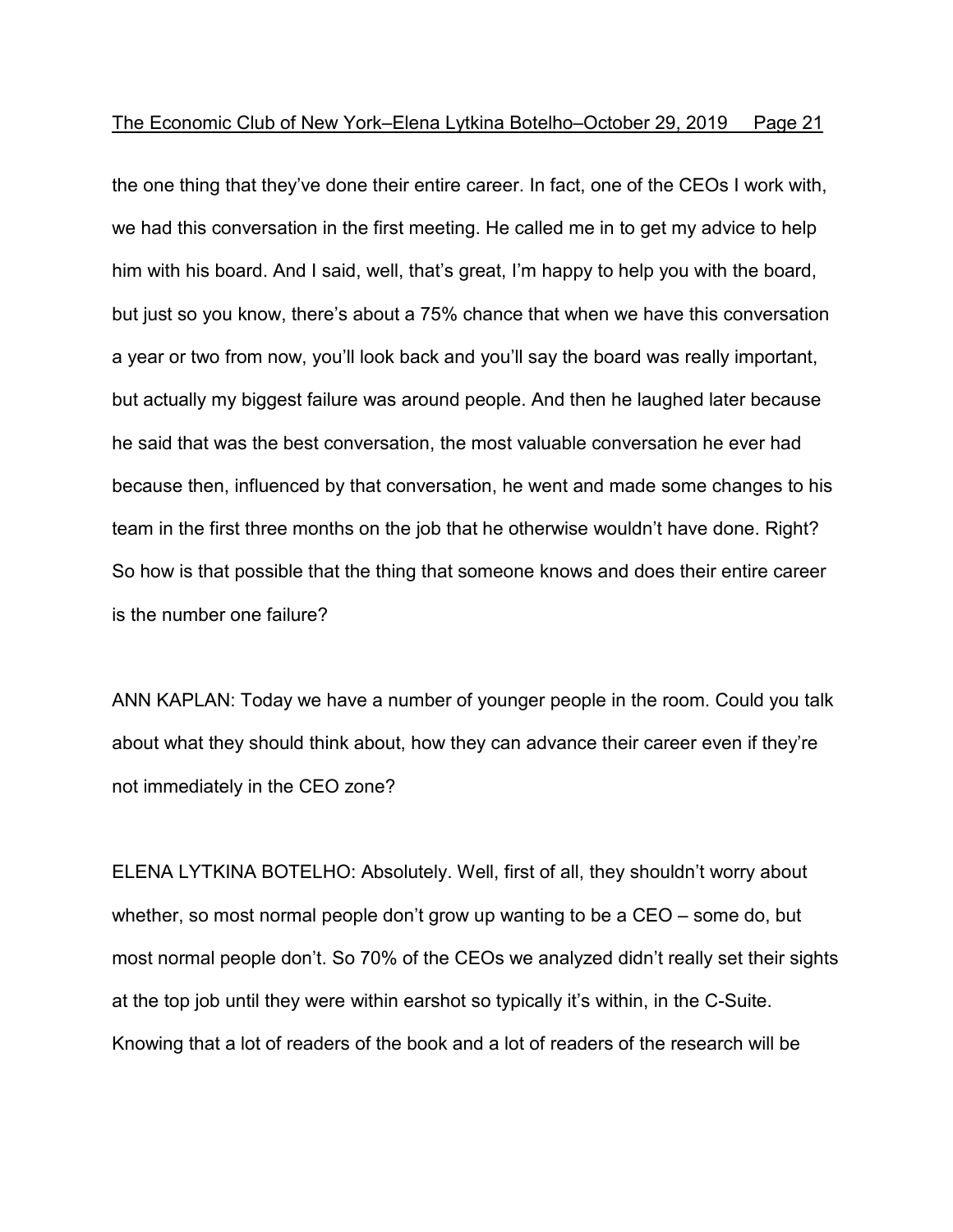pretty ambitious individuals, so what we said is, okay, we'll go beyond. Not only will we look at how people get to the top, we'll try to see, is there something special about those who get there faster? And we were a little nervous because we thought, well, we kind of already know what we're going to find out. What are we going to learn? Well, gosh, they all worked at the top consulting firm. Right? They all worked at Bain or McKinsey or, oh, they probably went to a top MBA program. Right? But we had to stick to the data. So we did the analysis and we found out that in fact a quarter of – we call them sprinters, the guys who got to the top faster – we found out that in fact a quarter of, a good quarter of the sprinters graduated from a top MBA program. And then what we learned is 97% of the sprinters, 97%, virtually all of them, undertook one or more of three kinds of career choices, which were very, very risky at the time when they took them, that actually ended up propelling them to the top. So at the time when they were offered that opportunity, they didn't see this as a way to the top, they saw this as a bit of an "oh, shit" moment in their career. But in hindsight, when you analyzed these leaders, 97% of them had undertaken one of those three choices. And one of my clients called me up recently and said, you know, I'm trying to decide if I should be more grateful to you or more annoyed at you. That always catches my attention. And so it turns out that for six months they had – it's a Fortune 50 company – for six months they were trying to convince the senior executive woman to relocate from a huge P&L job in Europe to a staff role in the U.S. And she just refused because she was smart. She knew clearly what was good for her career. And how do you grow up in the corporate, how do you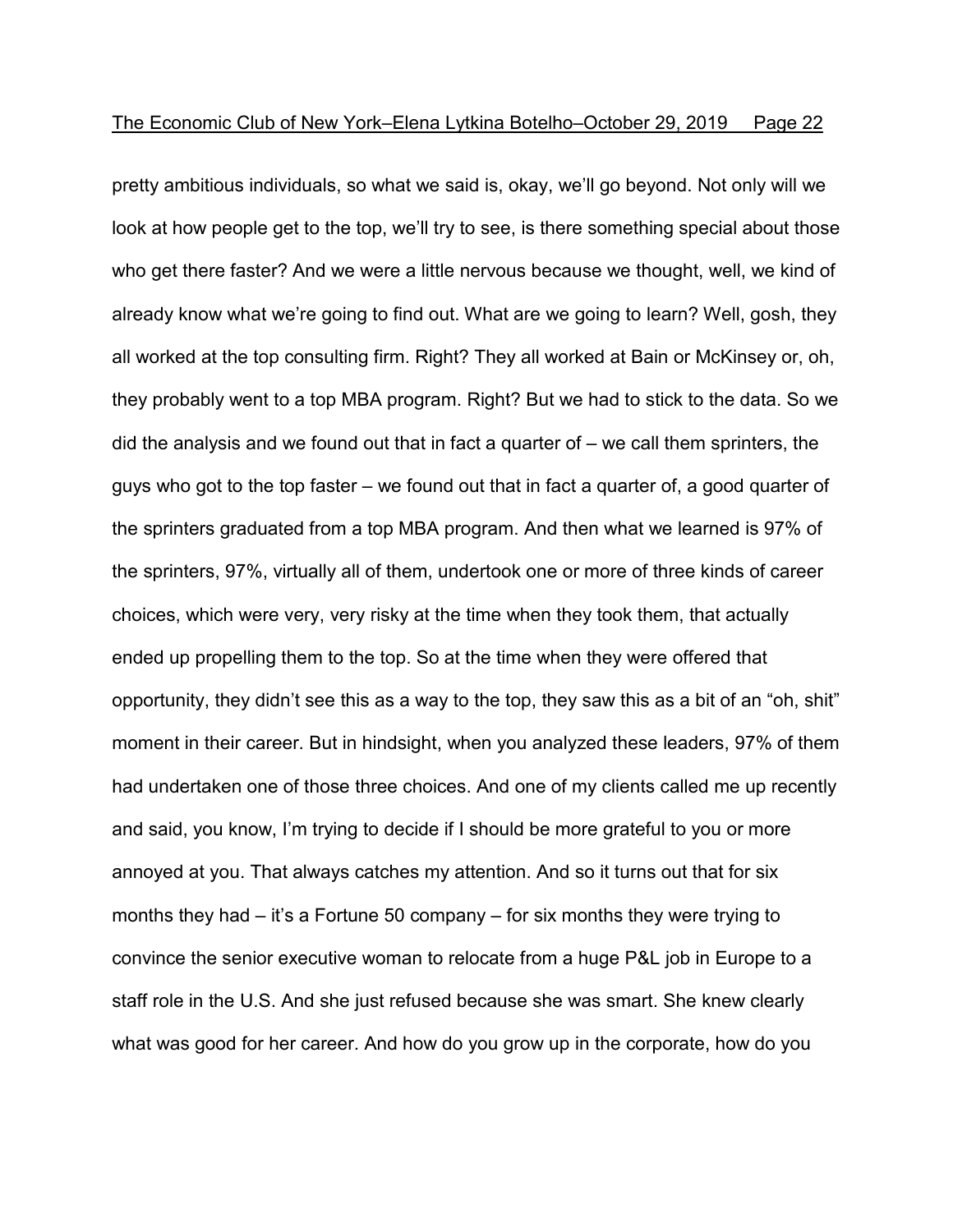get to the top? Well, you have a big P&L and then you have a bigger P&L. And then you have a really huge P&L and that's how you succeed. And, you know, this whole idea of going to corporate headquarters and, gosh, not having a team, she wasn't going for it. And she knew they were just doing it to kind of show that they were promoting women. Right? So they had the CEO talk to her. They had every mentor at the company talk to her. And she said, yes, and then I sent her your HB article that talks about the three career catapults, and she took the job yesterday. And I'm really trying to decide if I should be more annoyed at you that your article was able to do something that our whole team of executives couldn't, but I'm really mostly in the long run grateful to you because now we have a career that will take a very different trajectory. And in that case, so one of the three catapults was, we're calling it go small to go big. And so it's executives who take steps that at the time look like lateral steps and maybe don't even look like opportunities but look like something where they have to take one for the team but ultimately end up accelerating them forward. So we found three of those in this one example.

ANN KAPLAN: Great. Well, people in the room who know me know that I'm all about women's leadership. So I can't resist the opportunity to ask you something about that question. I was struck in the book that you said that women CEOs exhibit the same characteristics as men. So then what do you think then inhibits there being more women CEOs?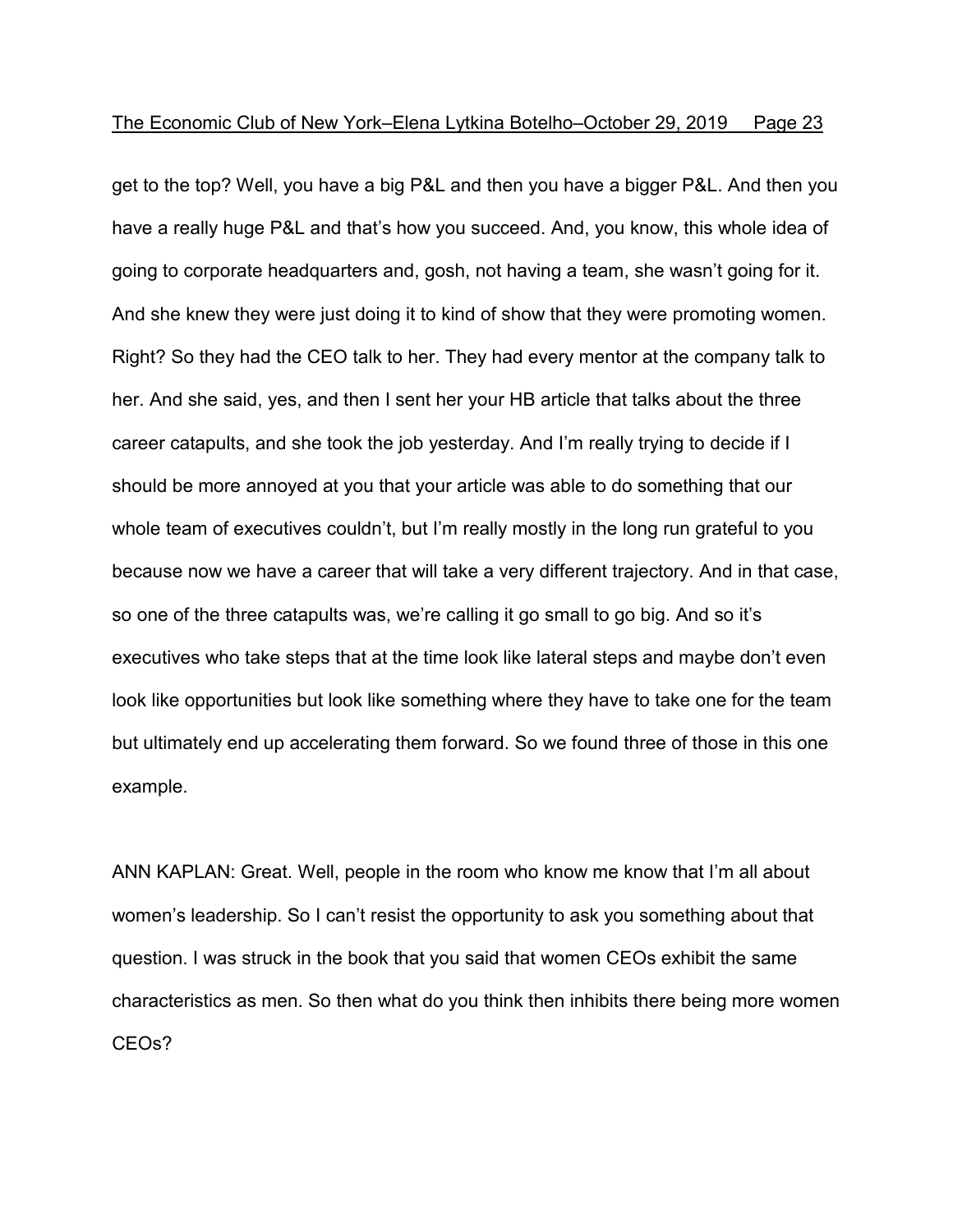ELENA LYTKINA BOTELHO: Yes, thank you Ann. Well, first of all, I'll say there's a lot more research to be done on women. And the sad thing is we don't have a data set of 2,000 women. We have probably the largest data set of female CEOs and they're kind of in the low 100s. Right? So there's a lot more work to be done and that's the natural, kind of next extension of this research to be taken. So there are more questions that we have about that today than answers. But I will tell you a couple of things that popped out. So, as a woman, you're just as likely to be, to succeed as a CEO as a man. It shouldn't be a surprise, but if you read some of the public debates, apparently it still is. So it absolutely bears out in the data. So your likelihood of success is absolutely no different as a woman statistically, number one. Number two, as you pointed out Ann, behaviors apply. So the way decisiveness might look like in a woman or the style of how women engage for results might be different. But the substance of the behaviors that lead to success in the C-Suite are the same, so the behaviors are evergreen. What's different? Well, pound for pound of capability, women are 28% less likely to get picked. So literally when you look at ghSMART assessments we've done and you look at for a given level of performance, a given level of capability, if you're a woman, you're 28% less likely to get picked. By the way, if you happen to have a strong non-Anglo-Saxon accent, you're twelve times less likely to get picked. And so I think ingroup bias and, yes, even in the age of diversity, why do we have \$112 billion of lost shareholder value? Why are women less likely to get picked? Because we're misusing a tool. Because when it comes to picking leaders, in the age where we're using every, most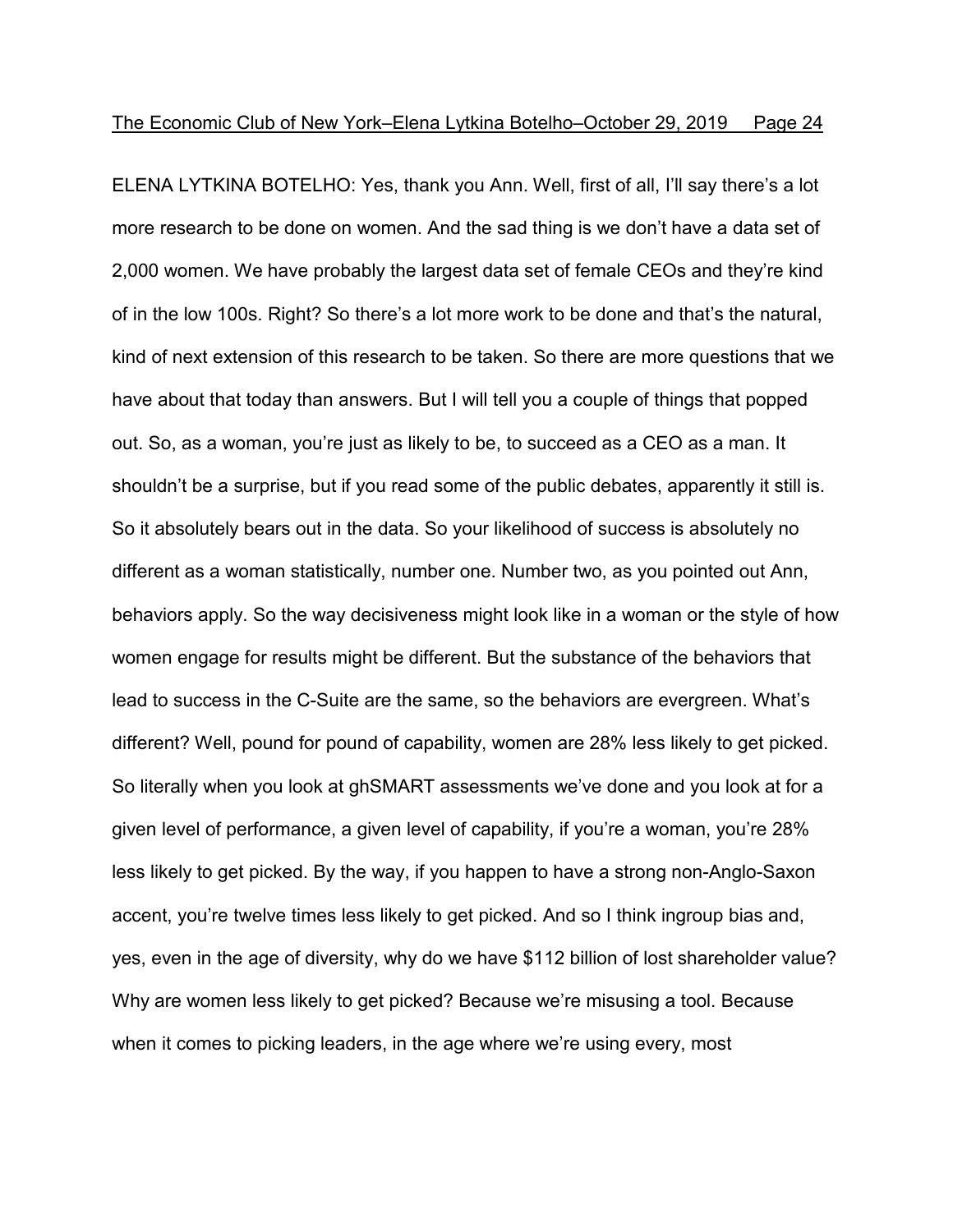sophisticated tool known to man for selecting corporate headquarters locations, for selecting our IT systems, for deciding where to invest, when it comes to picking people, what's the tool we use? What's the technology we use for picking people? Judgment, gut feel, right? Do you know what gut feel is? Right? I don't know if there are any biologists in this room. Bias. Well, gut feel is actually a really important thing. It's evolutionally developed. Right? And it's our, kind of, brain, right, telling us instinctively is this somebody I trust? The only problem with that is our brains developed, mammals developed over 200 years, right? And our brain developed to do three things really, really well, when it comes to picking people. It's picking a mate, finding food, and avoiding becoming food. (Laughter) So that's 200 years of evolution. And you think that's the tool that you're going to use to pick the next CEO. So that's, why aren't there more women? Well, for the same reason why having a foreign accent leads you to twelve times less likely to be at the top. Because of all the inherent biases that even in this day and age are really prevalent in this process.

ANN KAPLAN: I want to open it up for questions, but before I do, I want to, first of all, thank you and also ask you to mention your intriguing CEO self-assessment that can be found on your website.

ELENA LYTKINA BOTELHO: So if there are any brave souls out here, this is the work we do every day with our clients, right, and, you know, this takes kind of months, many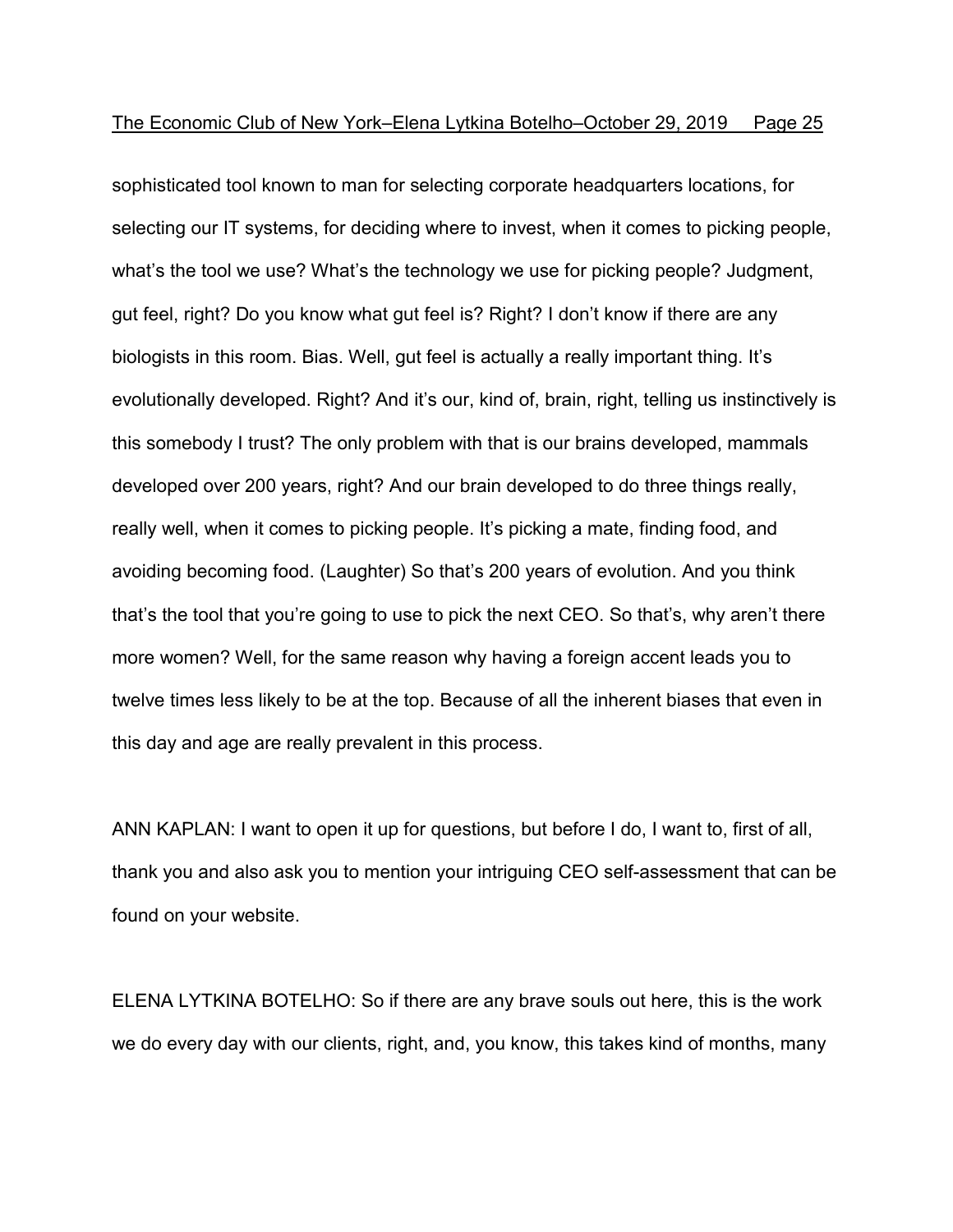months of kind of real engagement with somebody to help them self-diagnose around where they're strong, where they could be better and how they could improve. However, for the broad general public out there, because access was really important to us, we developed a very non-scientific and a very quick self-assessment. And I know some of you just reading the book have started to kind of gauge, trying on these behaviors. But if you're curious, you can take a look at CEOGenome.com. And you'll find a selfassessment on these four behaviors. We've had about 17,000 people complete this self-assessment, anywhere from the founders of the world's largest hedge funds to people who run the largest companies to kind of just rank and file normal folks out there. And actually, and back to your point about reliability, of the four behaviors, so again these 17,000 people out there who took the self-assessment, the highest ranked behavior in terms of where people were typically the strongest, was adaptability. Back to the point where we hate to adapt but actually, we're wired to adapt. And the single lowest ranked behavior, the weakest behavior was in relentless reliability. But, yes, if you dare, you can try it.

### ANN KAPLAN: How about some questions?

Good morning. I enjoyed your speaking, your talk. I'm wondering how do you respond to when you have a CEO who shouldn't be the CEO and the organization is a strong organization and the leadership is actually attractive and there needs to be a change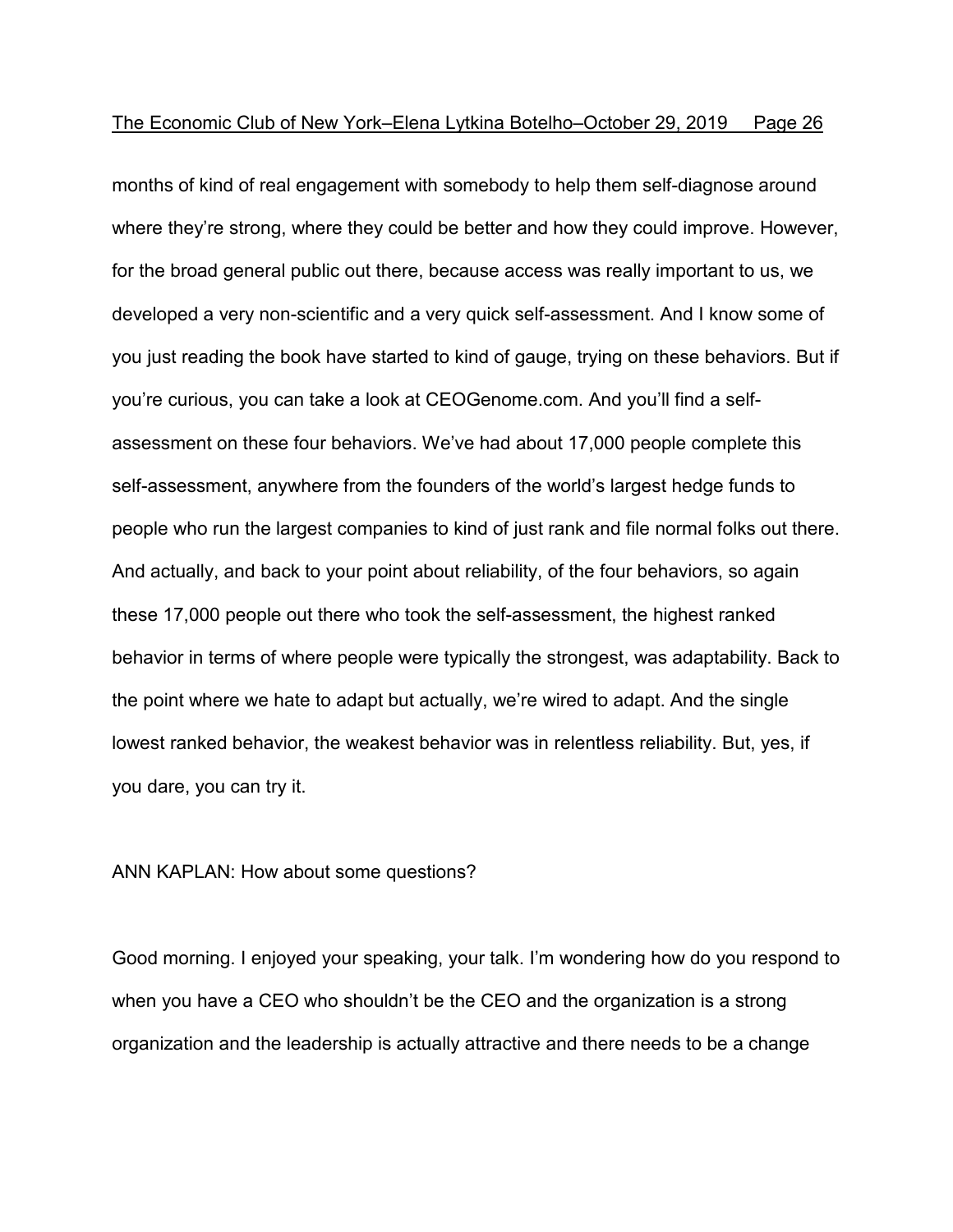but that change seems to be impeded by other factors, whether it's board issues or shareholder owners or other variables or customer relationships? How does one adjust to the need for leadership changes? Does it have to be through activism? Or does it have to be through external forces? Or how do you envision the poor CEO?

ELENA LYTKINA BOTELHO: Ah, what a great question. And, you know, I'm really tempted to turn your question to some of the folks in this room who are in the business of picking, hiring and firing CEOs, but Sandra and Jeff, I probably shouldn't put you guys on the spot. Look, it's a really tough question. Right? So it's fascinating. So in the world, our practice spans Fortune 100, 500 to private equity and the investment world. And everybody assumes that if anyone here is good at removing CEOs, it's got to be these, you know, really tough financial investors. Right? You know typically large investment firms have a reputation for being really tough on management. Shockingly, when we analyzed, when we did the research, even there on average it takes two years from the moment the issue shows up. And that's in a case of concentrated private ownership where you really do hold the keys to the castle. And so you're pointing to a really, really important question which is unfortunately it takes boards too long to hold CEOs accountable. It takes boards too long. Even boards that are private boards where you have a decisive shareholder, where the incentives are fully aligned, I mean it doesn't get much more aligned than having your money literally on the line. Right? And it takes us too long to make a change. Why? Because people, again back to not being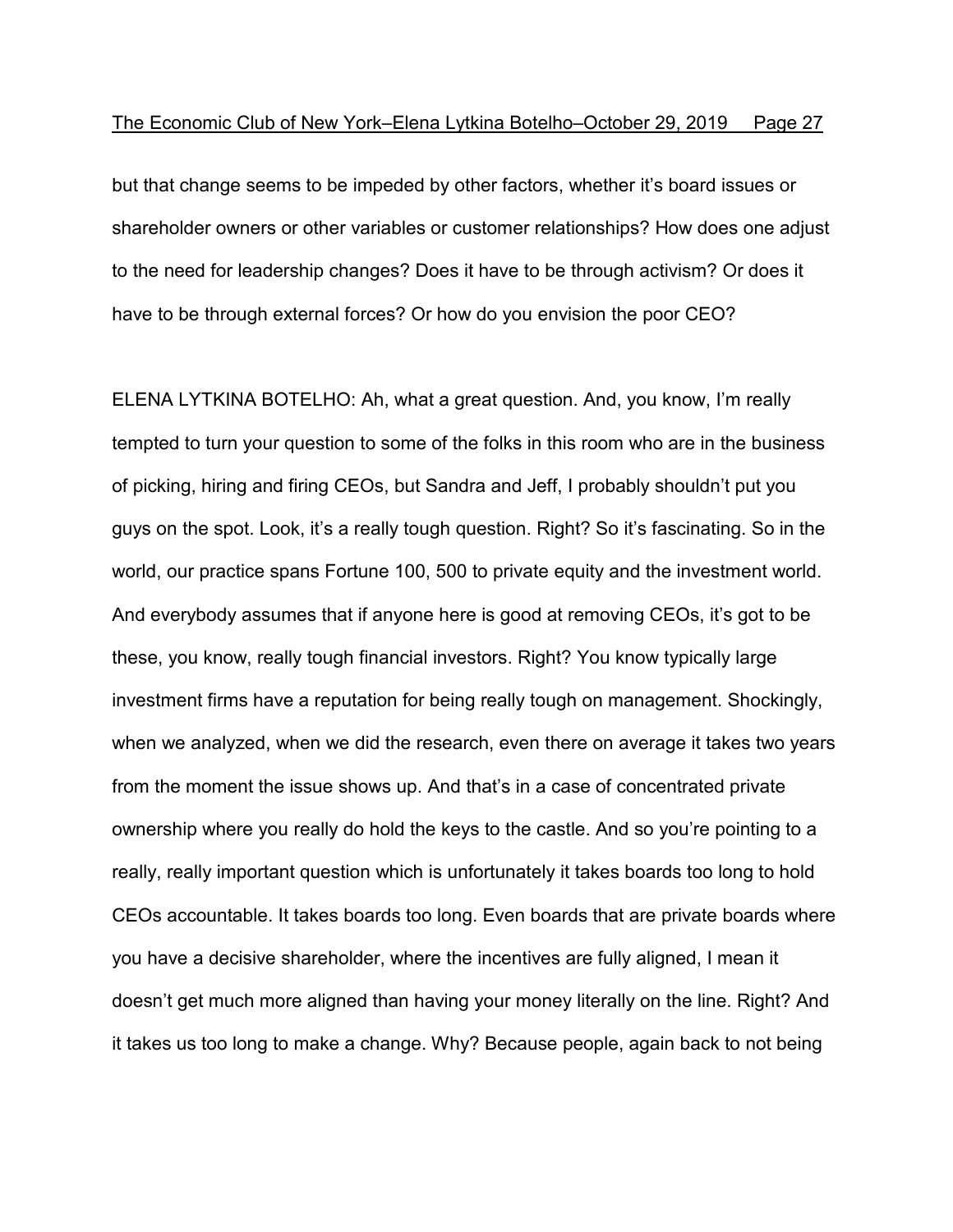adaptable, we're wired, until the house is on fire, we're wired to hold on the status quo. And I think it's a really big risk. And it's interesting you mentioned activists, we get a lot of phone calls. So when Jeff Immelt left GE, every time there's a big iconic public company that gets attacked, we get a lot of phone calls from sitting CEOs and from boards saying, alright, come and help us, help us make sure that we get the right person because we realize that there's a greater degree of accountability now. So it's important.

ANN KAPLAN: Dave...

Elena, I met you 15 years ago. I've been in private equity now 15 years and have been around about 75 different portfolio companies working with really brilliant people and have met a lot of people in the industry over the years as well. The thing that I'm fascinated by is the brilliance of these investment teams in terms of analytical rigor, but when it comes to giving CEO reviews, we're inconsistent. What have you learned from your research about giving CEO reviews and best practices around them? Specifically, who is involved? How is it done? You know, how do CEOs like to receive that feedback? But how do you deliver that in the most effective way to get better outcomes?

ELENA LYTKINA BOTELHO: Well, you know, it's funny, you talk about middle market companies. So I was in the office with a CEO of a huge company that I coach and I was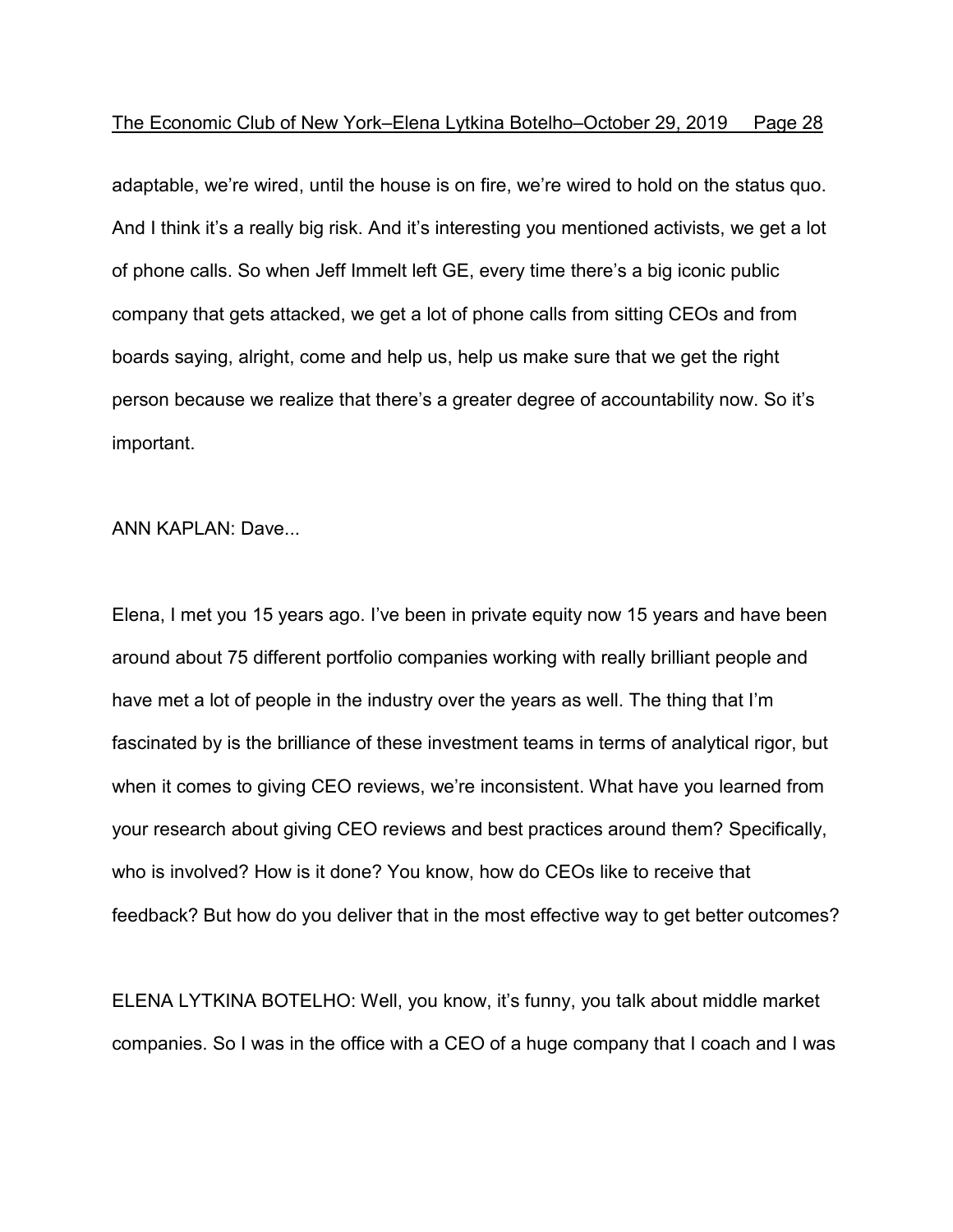helping him think through the performance reviews he was going to give to his team and then at the end I said, well, so what's your plan for your own performance review? And he looked at me kind of funny and he's like, huh, I guess I'm going to have to do it with you? Is that something my board should be doing? So, unfortunately again you would think, and this is the crazy thing about this whole field of CEOs, right? Normally in business the biggest opportunities are found in the dusty corners. Right? James, we talked about how you look for companies that are really under-covered, etc. How is it possible that in the spotlight, there are very few things that are more in the spotlight than the role of the CEO. There's so many things that could get done so much better, right, with just kind of common sense. So I would say starting out by saying, you know, let's be clear what success looks like. And a lot of the things, Dave, that I know you guys have started to do with your leadership and your portfolio, right? What does success look like? Being clear about that. Again, the number of times that I'm called into, you know, advise a CEO, they're kind of mid-tenure, they're successful so it's not a rescue mission. It's more about the upside. And I ask them, well, so what's your scorecard? How clear are you and your board around what success looks like? And then again, they kind of look at me funny and they go, well, I can show you my investor presentation. No, that's not it. So start by being clear and aligned as a board around what does success look like? And especially in today's day and age, right, where it's not just about the financial results, there's a broader stakeholder angle at that as well. And then having actually the courage of having an honest conversation about that. And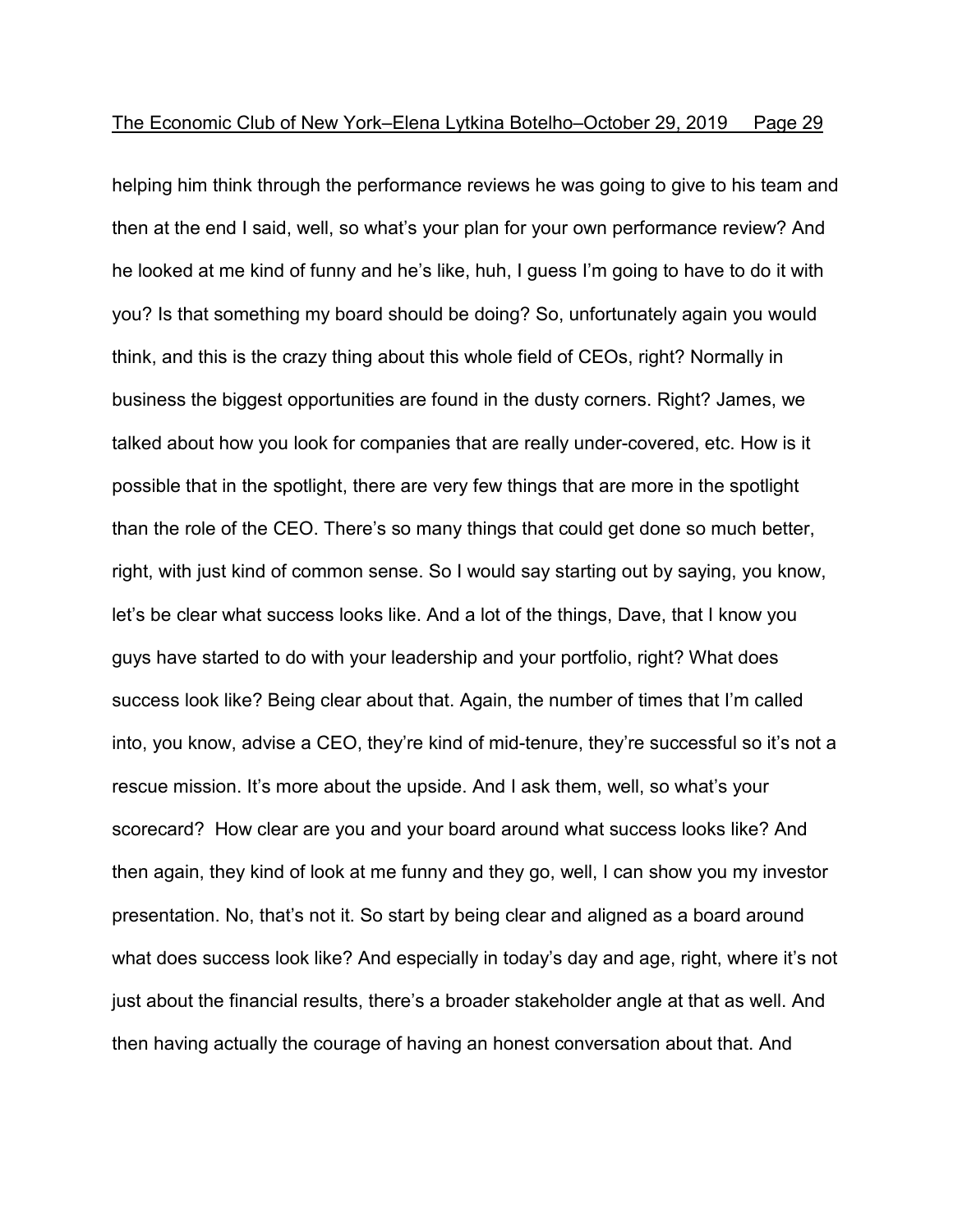whether you do it with an objective party or you do it directly, doing it, there's a reason the Nike logo is Just Do it, and not Just Say It. Right? So I think the most important thing is do it and be clear about what success looks like.

ANN KAPLAN: And this is true for non-profits as well. The boards of non-profits should have scorecards for their leadership. Question...

What's E?

ELENA LYTKINA BOTELHO: Oh, gosh, thank you. That's great! Yes, it wasn't intentional but I'm glad someone was listening. E stands for engage for results, which is I guess consulting-way of saying how do you engage with your stakeholders to move the enterprise forward? And what we found actually, interestingly, is that, you'll see in the book, there's a niceness curve, right? So if you're optimizing for being liked, you're likely not going to be very successful. By the way, I'm stunned time and again how much conflict gets created by leaders who are motivated to be liked. Literally, and it's ironic, it's really sad, right? Nobody creates more conflict than leaders who are conflictaverse. And anyone out here running an investment organization might resonate with that, right, on the one hand. On the other hand, if you chainsaw out, right, that doesn't last very long either. So if you're somebody that just kind of slashes and burns – besides lying on your resume – if you're somebody who slashes and burns and doesn't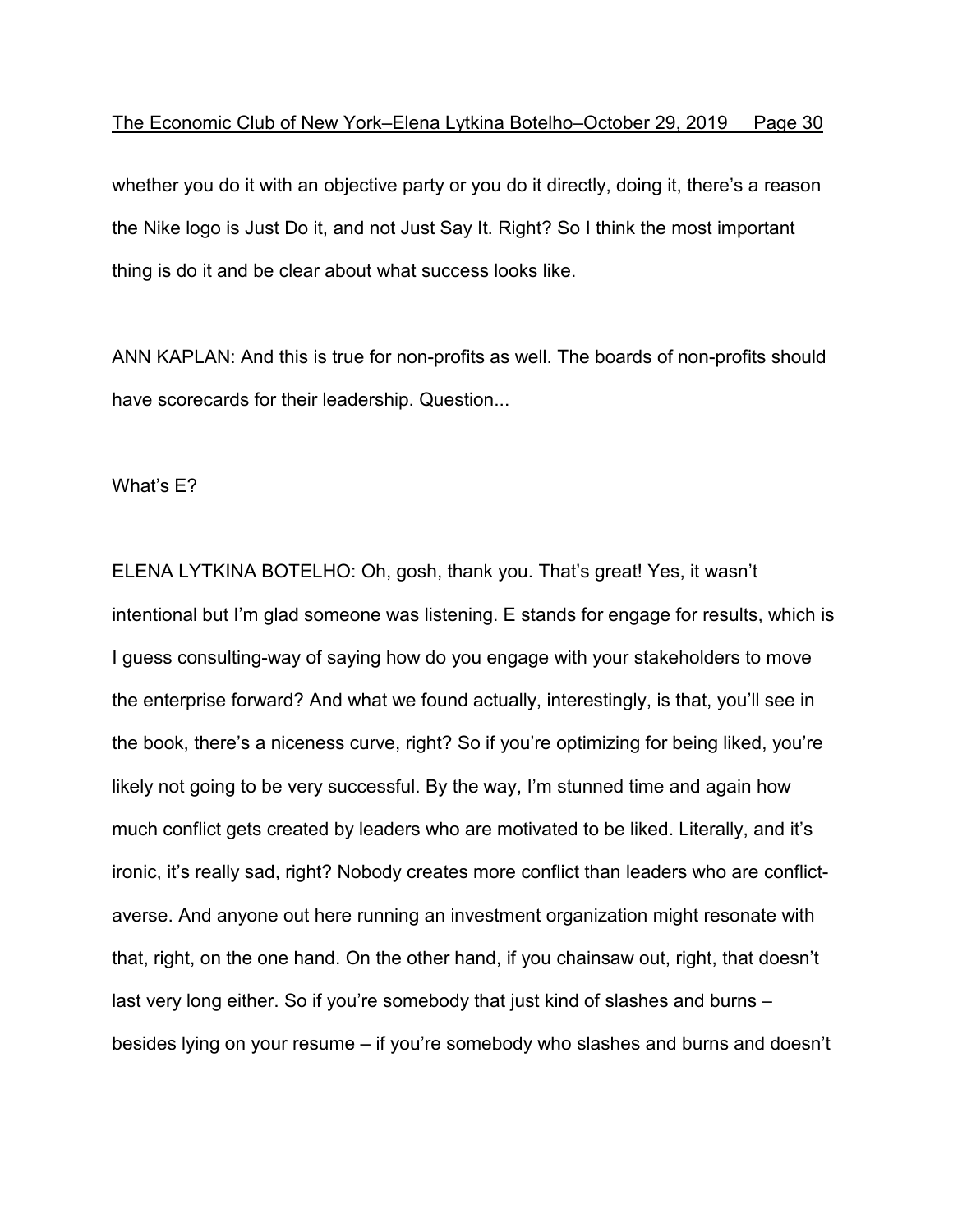take care of people around them, that also tends to not last very long. And so we talk in the book and in the article about, so how do you enlist the stakeholders to move the ball forward but without placating to them?

So, first, at BCG we have to count to four, because we have a matrix...(Laughter)

ELENA LYTKINA BOTELHO: Where is that, you said, where?

At BCG, we have to count to four because we have a matrix.

ELENA LYTKINA BOTELHO: Fantastic!

So you pointed out the difference between men and women in terms of characteristics of leadership, you know, it's not statistically significant. But in choosing, women are less likely to get selected. So what are the, and you alluded to this a little bit, but what are the behaviors around those four things that women actually have to be a little stronger at or specifically what needs to be a little different so that we can manage around those factors in a way that's most effective to be selected?

ELENA LYTKINA BOTELHO: Yes, it's a really, really good question. And again, so a huge caveat on that. And I want to be careful because you want me to kind of cover the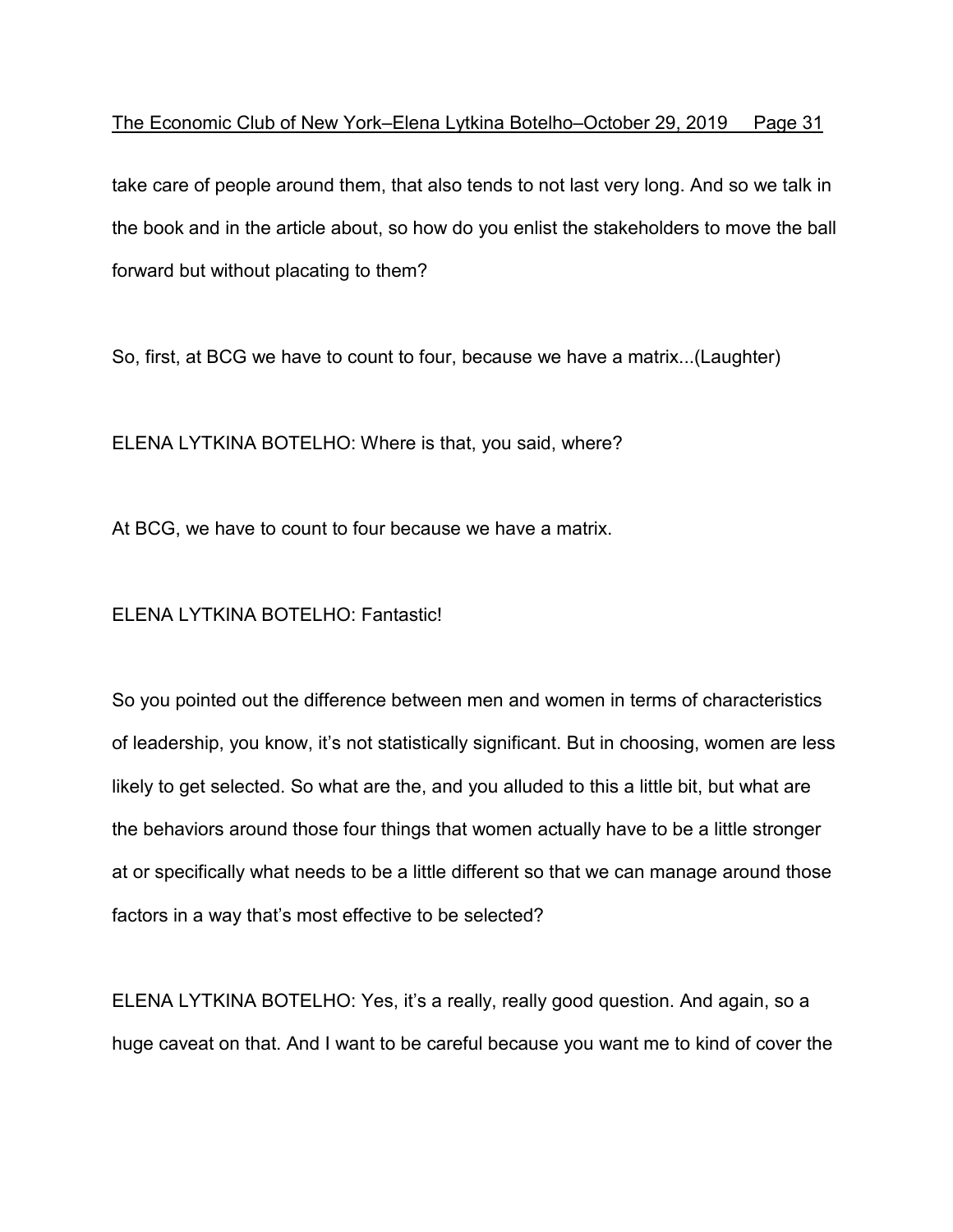research. So the research is really in progress, so you'll get some research and some perspective on that. But, interestingly, when we dig into interview transcripts of women, right, so comparing, contrasting women and men, one is, so kind of, let's start with the easy stuff. I alluded to it earlier, likable and confident. So if you want to get picked, right, likable and confident gets you selected for jobs. It's literally that simple. Right? So, conveying an inherent sense of confidence really helps you get the job whether you're a woman or a man. And I don't know if you belong to the school of thought where women, you know, maybe don't convey the greatest sense of confidence or do, but any gender, conveying confidence and likability in an interview really helps you. There are other things we noticed that we're really just exploring. So, women tend to use "I" more often in interviews. When we look at the candidates, candidates who were more likely to get picked tend to kind of be in the middle in terms of their usage of "I" versus "we." And so women who get the jobs are owning their success and owning their failures. So they're willing to take a stance and they're willing to own it. Women tend to actually, and again, you know, you hate when some things maybe feed the stereotype but again just reporting on the data and this is all in progress, women tend to use a little bit less specific detail, specific colorful stories in the interviews. And those things are actually really helpful so those are the things that make you memorable and credible. So again, the research is really ongoing but those are some of the things we're starting to notice. One thing I will tell you that's really fascinating, and again deserves a lot more, kind of raises more questions than it answers, is when we analyze successful women,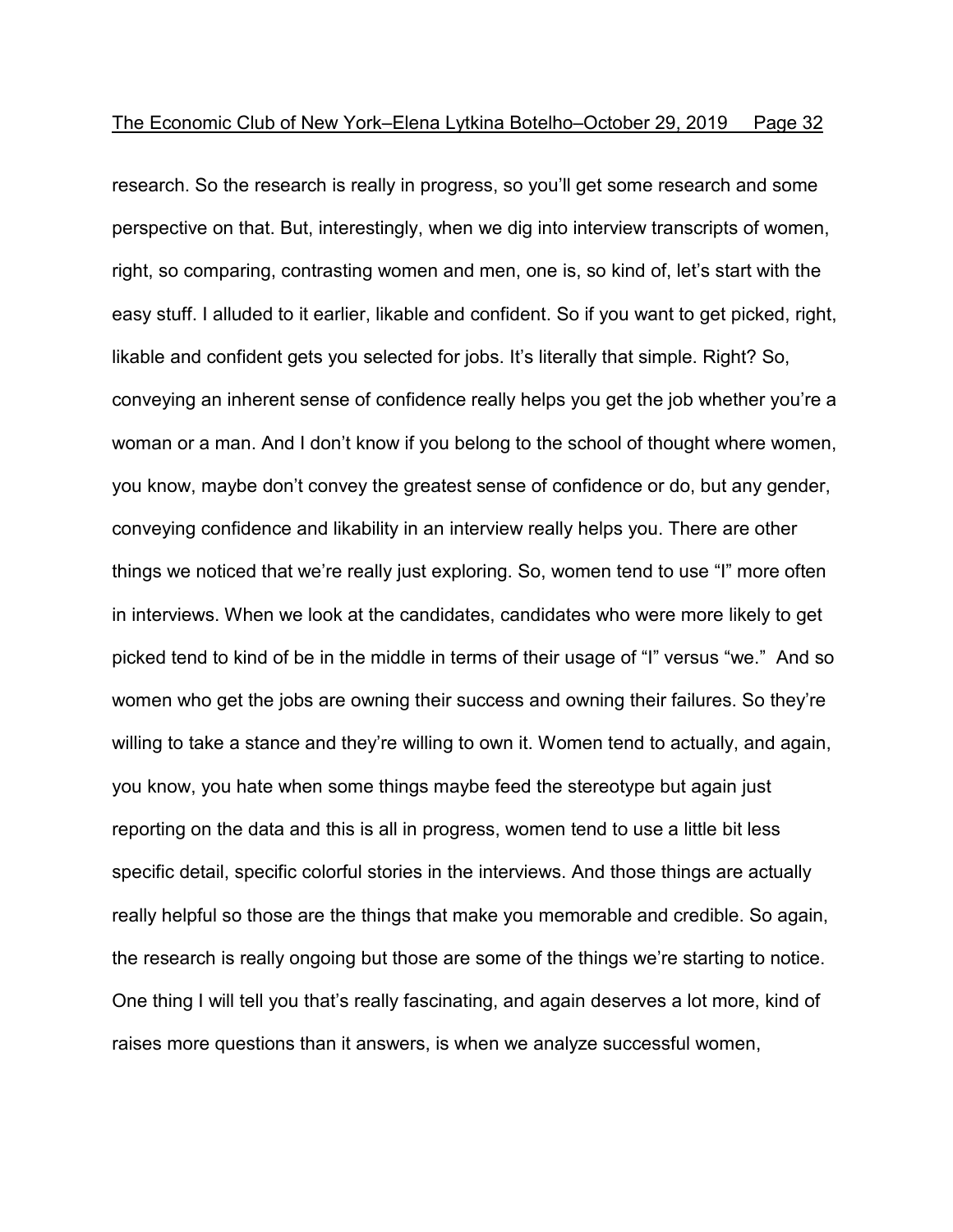interestingly enough, they actually, through their entire career until they made it to the CEO spot, their focus, their professional identity was not necessarily centered on a woman who will be successful. Their professional identity is kind of gender-neutral. Their professional identity is around I'm a digital marketer or I'm a turnaround CEO. And so interestingly, and I don't know if that will be different in the next generation of women, but a generation of women who are successful and who have come up through the ranks in the last 20, 30 years, they often, in the interviews time and again they say, you know, it's so funny, I'm asked "now that I've made it," I'm asked all the time what it's like to be a woman. I didn't think about that. All I tried to do is deliver results. And so that's something else that we're noticing as a pattern.

ANN KAPLAN: We have time for one more question.

Did you look at economic incentives and what is effective with your successful CEOs?

ELENA LYTKINA BOTELHO: Oh, that's really interesting, so the comp structures, we didn't. No. We tried to focus on CEO behavior and choices. But no, there are lots of good comp studies out there. That was an easy last question. Thank you.

VICE CHAIRMAN PETER HENRY: Please give Ann and Elena a big round of applause. (Applause) So thank you both again for a terrific interview. I just want to report on our